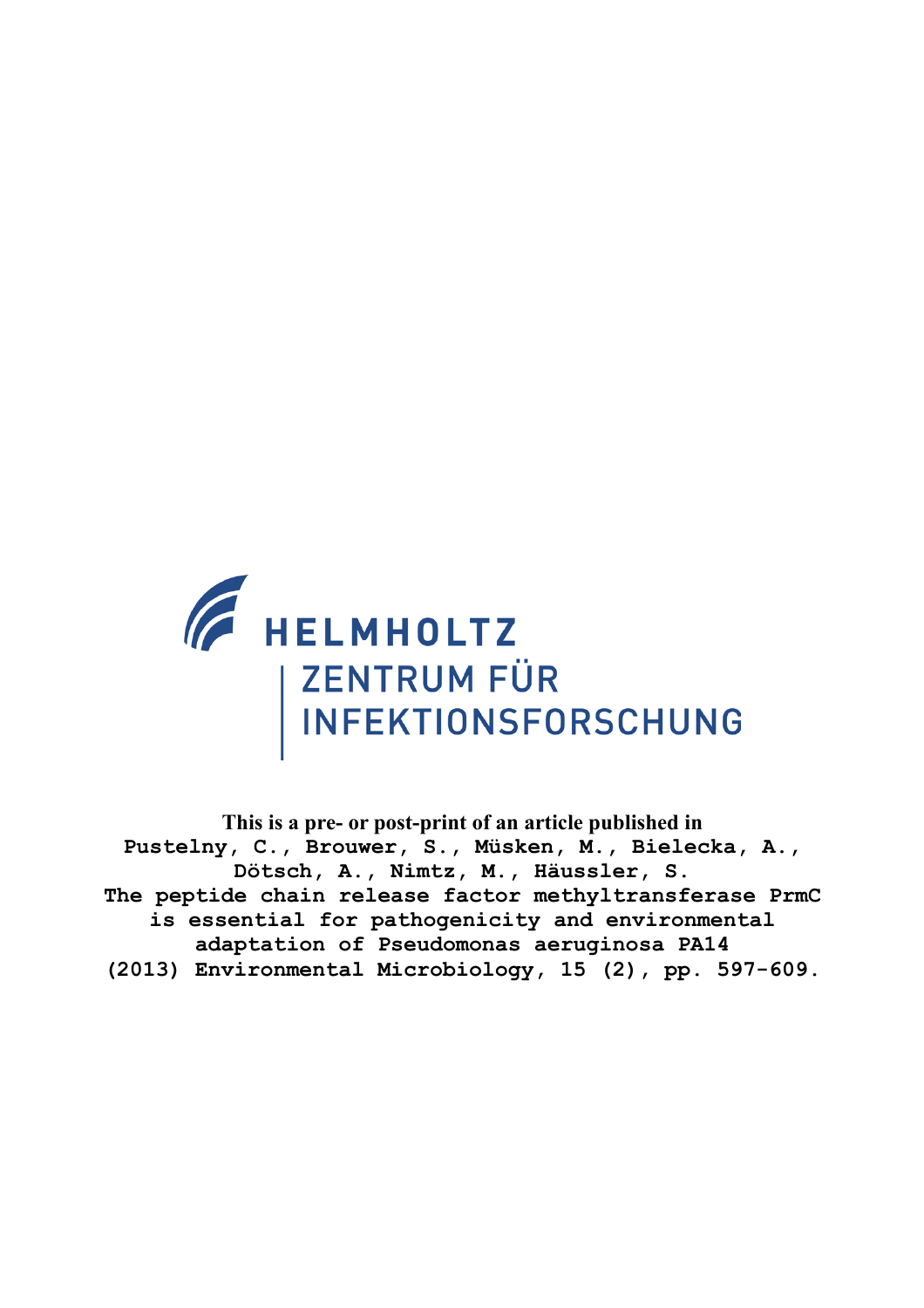# **The peptide chain release factor methyltransferase PrmC is** 1 **essential for pathogenicity and environmental adaptation of** 2 *Pseudomonas aeruginosa* **PA14** 3

4

5Christian Pustelny <sup>1,2†§</sup>, Stephan Brouwer <sup>1,2†</sup> Mathias Müsken <sup>1,2</sup>, Agata Bielecka <sup>1,2</sup>, Andreas  $6D$ ötsch<sup>1,2</sup> Manfred Nimtz<sup>3</sup> and Susanne Häussler<sup>1,2</sup>

7

8<sup>1</sup> Department of Molecular Bacteriology, Helmholtz Center for Infection Research, 9 Braunschweig, Germany.

11<sup>2</sup> Institute of Molecular Bacteriology, Twincore, Center for Clinical and Experimental 12Infection Research, a joint venture of the Helmholtz Center of Infection Research and the 13Hannover Medical School, Hannover, Germany.

14

15<sup>3</sup> Cellular Proteome Research Group, Helmholtz Center for Infection Research, Braunschweig, 16Germany

17

18

19<sup>†</sup>The first two authors made an equal contribution to the work.

20

21<sup>§</sup> Correspondence to E-mail Christian.pustelny@helmholtz-hzi.de; Tel. (+49) 53161813152; 22Fax (+49) 53161813099.

1

- 1
- 2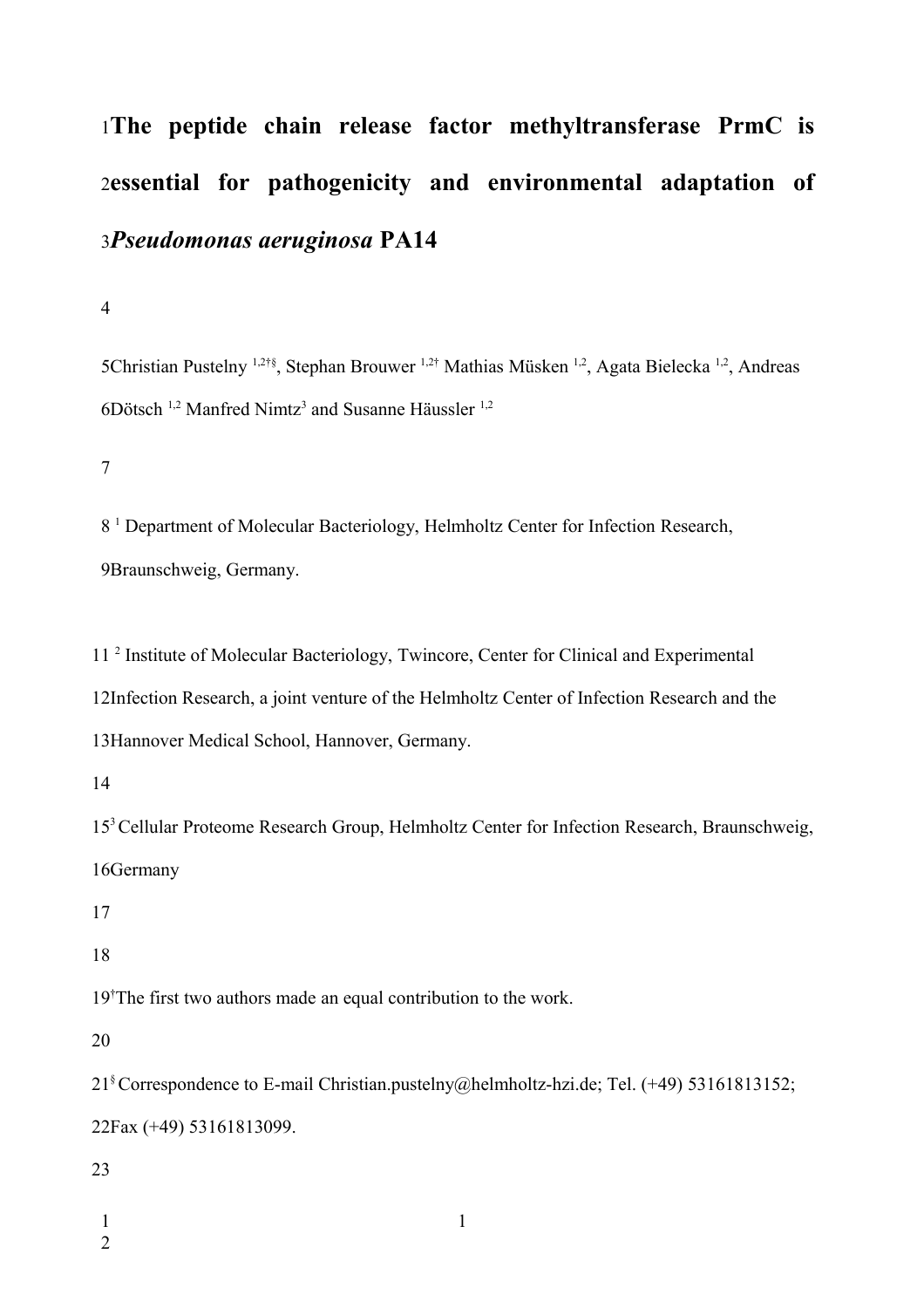# *Summary* 1

2P. *aeruginosa* pathogenicity and its capability to adapt to multiple environments are 3dependent on the production of diverse virulence factors, controlled by the sophisticated quorum sensing (QS) network of *P. aeruginosa*. To better understand the molecular 4 5 mechanisms that underlie this adaptation we searched for novel key regulators of virulence factor production by screening a PA14 transposon mutant library for potential candidates 6 7 acting downstream of the unique 2-alkyl-4-quinolone (AQ) QS system of *P. aeruginosa*. We focused the work on a protein named HemK with high homology to PrmC of *E. coli* 8 9displaying a similar enzymatic activity (therefore also referred to as PrmC). In this study, we demonstrate that PrmC is an *S*-adenosyl-L-methionine (AdoMet)-dependent 11 methyltransferase of peptide chain release factors (RFs) essential for the expression of several 12 virulence factors, such as pyocyanin, rhamnolipids and the type III-secreted toxin ExoT. 13Furthermore, the PA14\_prmC mutant strain is unable to grow under anoxic conditions and 14has a significantly reduced pathogenicity in the infection model *Galleria mellonella*. Along 15 with transcriptomic and proteomic analyses, the presented data indicate that the methylation 16of RFs in *P. aeruginosa* seems to have a global effect on cellular processes related to the 17 virulence of this nosocomial pathogen. 10demonstrate

2

18

19

- 20
- 21
- 22

- 24
- 
- 25
- 1
- 2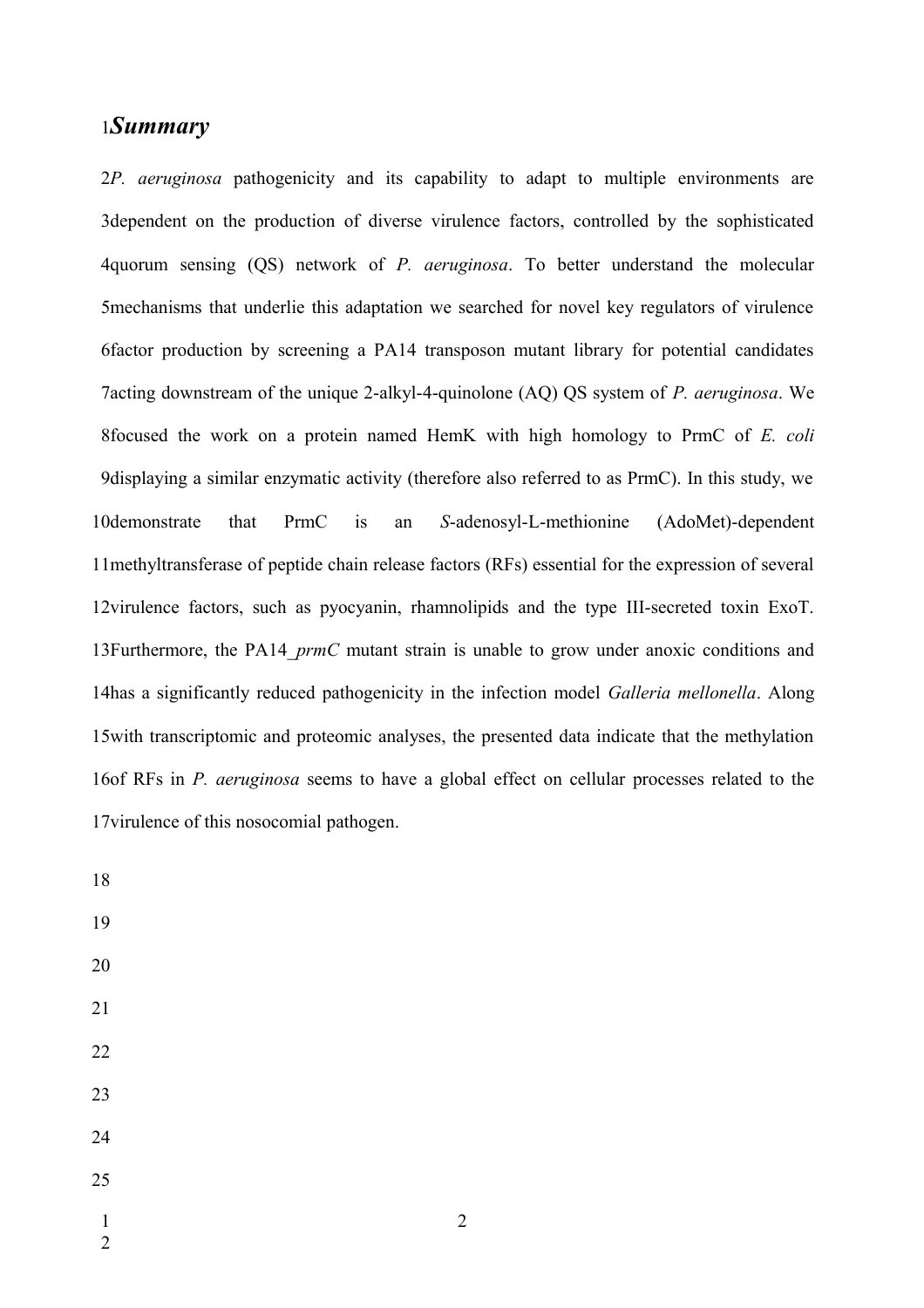# *Introduction*  1

The Gram-negative bacterium *Pseudomonas aeruginosa* inhabits a variety of environments 2 3including water and soil and has the capability to colonize animals, plants and humans. . Because of its exceptionally flexible mode of life and high adaptability, *P. aeruginosa* can be 4 5 found in industrial and hospital settings and is one of the predominant Gram-negative pathogens in nosocomial infections of the urinary and respiratory tracts and in patients 6 7suffering from severe burns. In particular, it plays a critical role in the development and 8progression of life-threatening chronic lung infections in patients with the genetic disease 9 cystic fibrosis (CF). Acute and chronic infections are readily established by utilizing an 10 extensive and interacting orchestra of virulence factors such as the redox active phenazine 11 pyocyanin, secreted toxins, lipases, elastases and proteases.

12The ability of *P. aeruginosa* to evoke various life-threatening infections and the flexibility to 13 face the challenge of changing environments can partially be attributed to an intact quorum 14 sensing (QS) system. . QS in *P. aeruginosa* is enabled by the hierarchically linked and *N*-15acyl-L-homoserine lactone (AHL)-dependent *las* and *rhl* systems and the 2-alkyl-4-quinolone (AQ) signaling pathway . Out of over 50 AQ-congeners, two major AQs, 2-heptyl-3-hydroxy-16 174(1H)-quinolone (the '*Pseudomonas*-quinolone-signal'; PQS) and its immediate precursor 2-18heptyl-4-quinolone (HHQ) have been shown to function as QS signals with biological 19relevance. .

20To unravel new genes involved in the regulation of virulence factor production we screened 21 for *P. aeruginosa* PA14 mutants, unable to up-regulate the AQ-dependent virulence factor 22pyocyanin after exogenous addition of organic extract containing alkyl-quinolone signal 23 molecules (PA14-extract) to the growth media. We identified several AQ-non responding 24 mutants identified by the screen and focused our interest on a mutant carrying a transposon 25 insertion within a gene, coding for the putative methyltransferase HemK.

- 1
- 2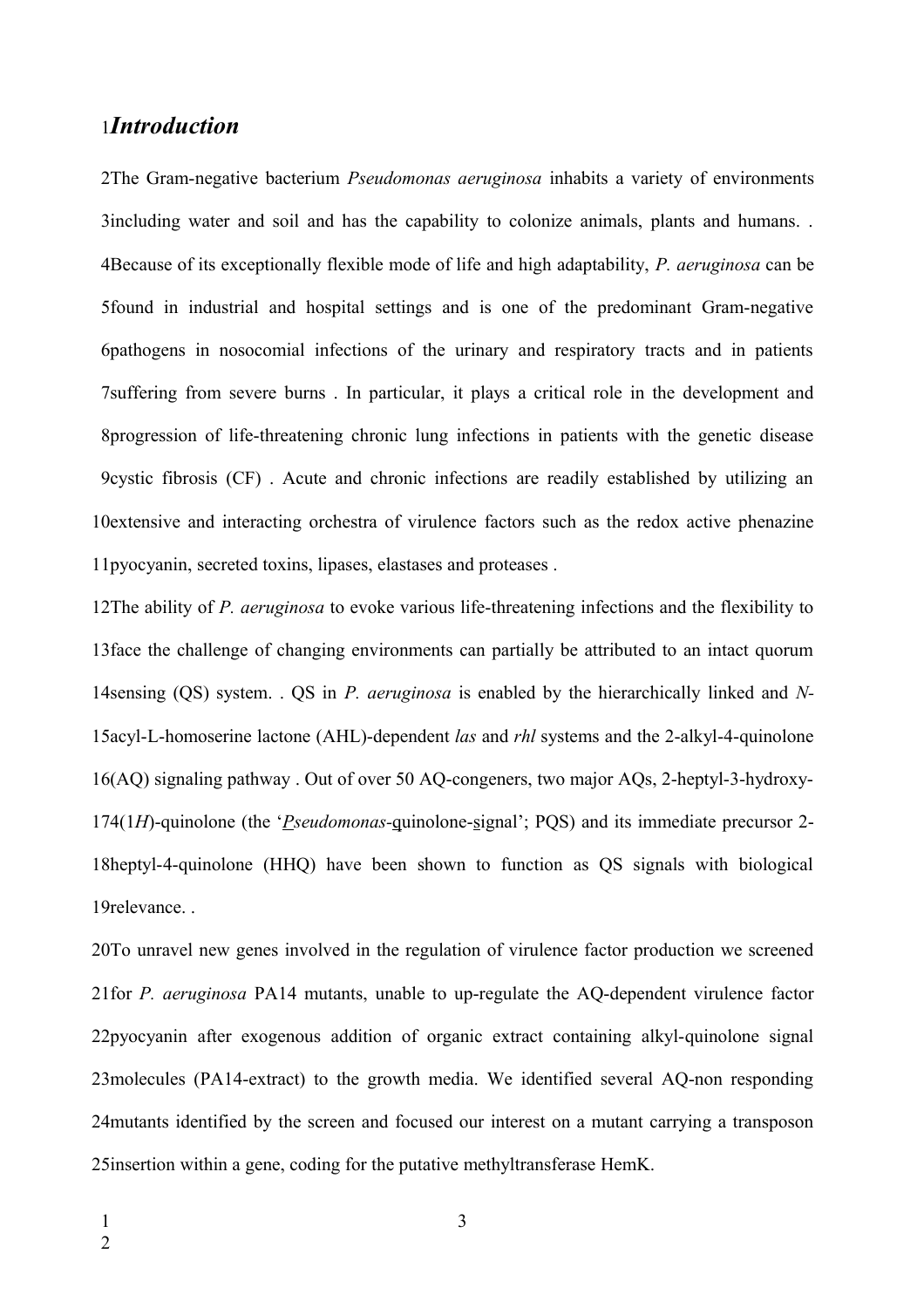The PA14 HemK homologue in *Escherichia coli,* PrmC, has been identified as an enzyme 1 2that post-translationally methylates a critical amino acid of the release factors RF-1 and RF-2. Inactivation of *prmC* leads to increased stop codon readthrough, growth retardation and 3 induction of oxidative stress response . In *E. coli* and in *Porphyromonas gingivalis* it was 4 shown, that *prmC* and its cognate homologue was up-regulated during infections or in host 5 environment respectively . In this study we show, that HemK has a methyltransferase activity 6 7(and is therefore referred to as PrmC) and plays an essential role for *P. aeruginosa* motility, 8regulation of virulence factors and adaptation to anaerobic growth. Furthermore, we observed 9that PrmC is important for the type III secretion system (T3SS) and virulence of *P*. 10aeruginosa in the host infection model *Galleria mellonella*. Enhanced by transcriptomic and 11 proteomic analyses our results indicate that PrmC exerts an intense effect on global regulatory 12processes and is significantly involved in calibrating pathogenicity in P. aeruginosa.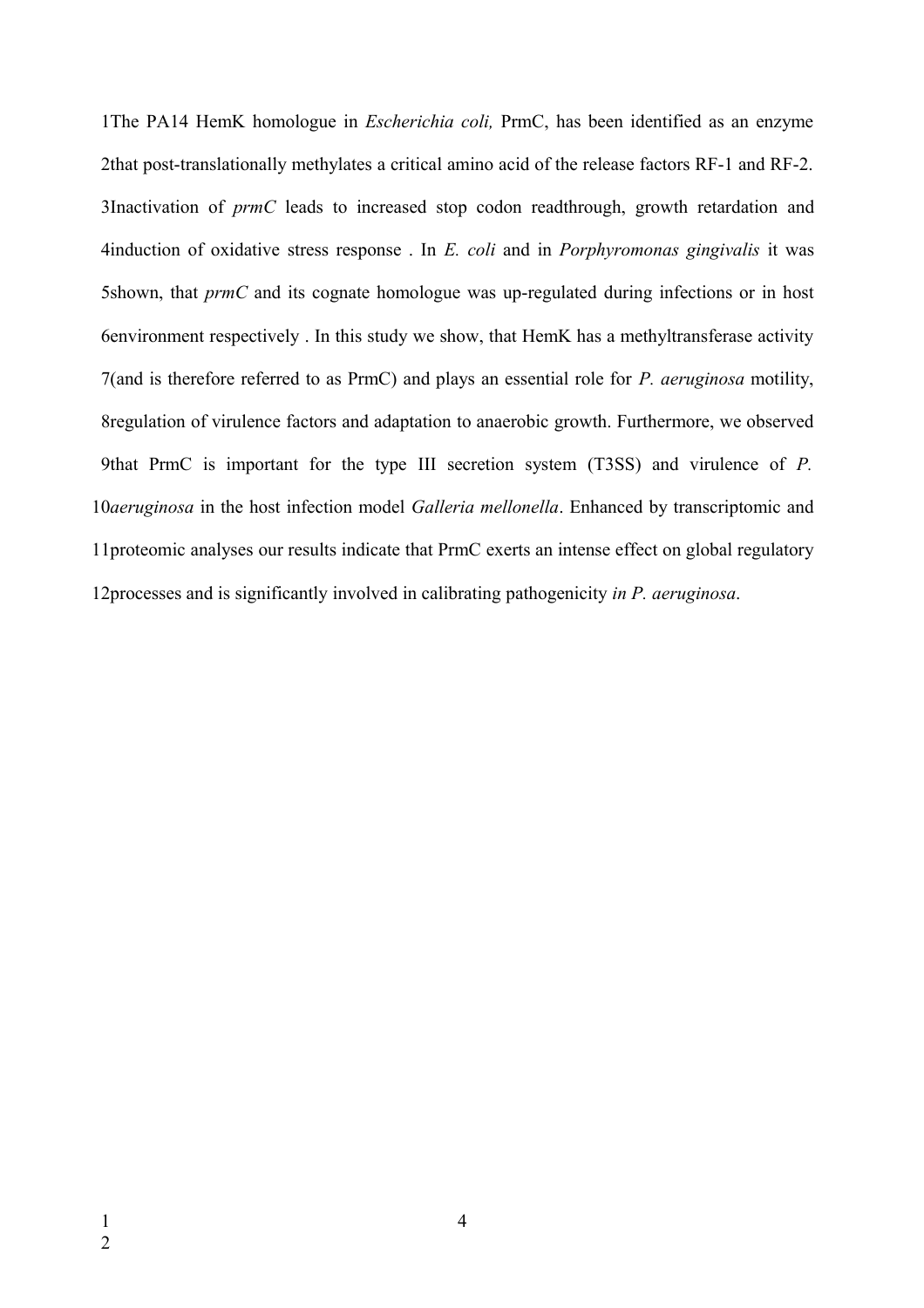# *Results* 1

#### *Identification of AQ-non responding mutants*  2

To identify new genes involved in AQ-dependent pyocyanin production, we screened all 5833 3 mutants of the PA14NR library for their capability to produce pyocyanin and analyzed their 4 5responsiveness towards the exogenous addition of concentrated PA14-extract. Excluding transposon mutants within genes, well-known to be involved in pyocyanin biosynthesis , we 6 7detected 26 AQ-non responder (without any growth limitation) with impaired pyocyanin 8production despite addition of PA14-extracts (Table S1).

Since pyocyanin production is strongly influenced by the activity of PqsE encoded from the 9 10last gene of the *pqsABCDE* operon, we next investigated whether the AQ-non responding 11 mutants still display a reduced pyocyanin production, when complemented with plasmid 12borne *pqsE* (*pUC20pqsE*). Table S1 shows, that despite overexpression of PqsE, 4 out of 26 13 mutants were not capable of increasing the pyocyanin level in our experimental conditions. 14Those 4 genes were PA14\_25100 and PA14\_53980 (both coding for a hypothetical protein), 15PA14 72390 (the PA14 orthologue of *kinB* in *P. aeruginosa* PAO1), and the hypothetical 16 methyltransferase PrmC. A detailed analysis of the latter mutant showed that PA14\_prmC 17 was not able to restore pyocyanin production despite overexpression of PqsE. However, also 18vice versa, overexpression of *prmC* (pUCP20*prmC*) in a PA14\_pqsE mutant did not restore 19 synthesis of the virulence factor (Fig. 1). These results clearly demonstrate that the presence 20 of both proteins, PrmC and PqsE, is essential for *P. aeruginosa* PA14 to produce pyocyanin.

21

22

23

#### *Methyltransferase activity of PrmC*  24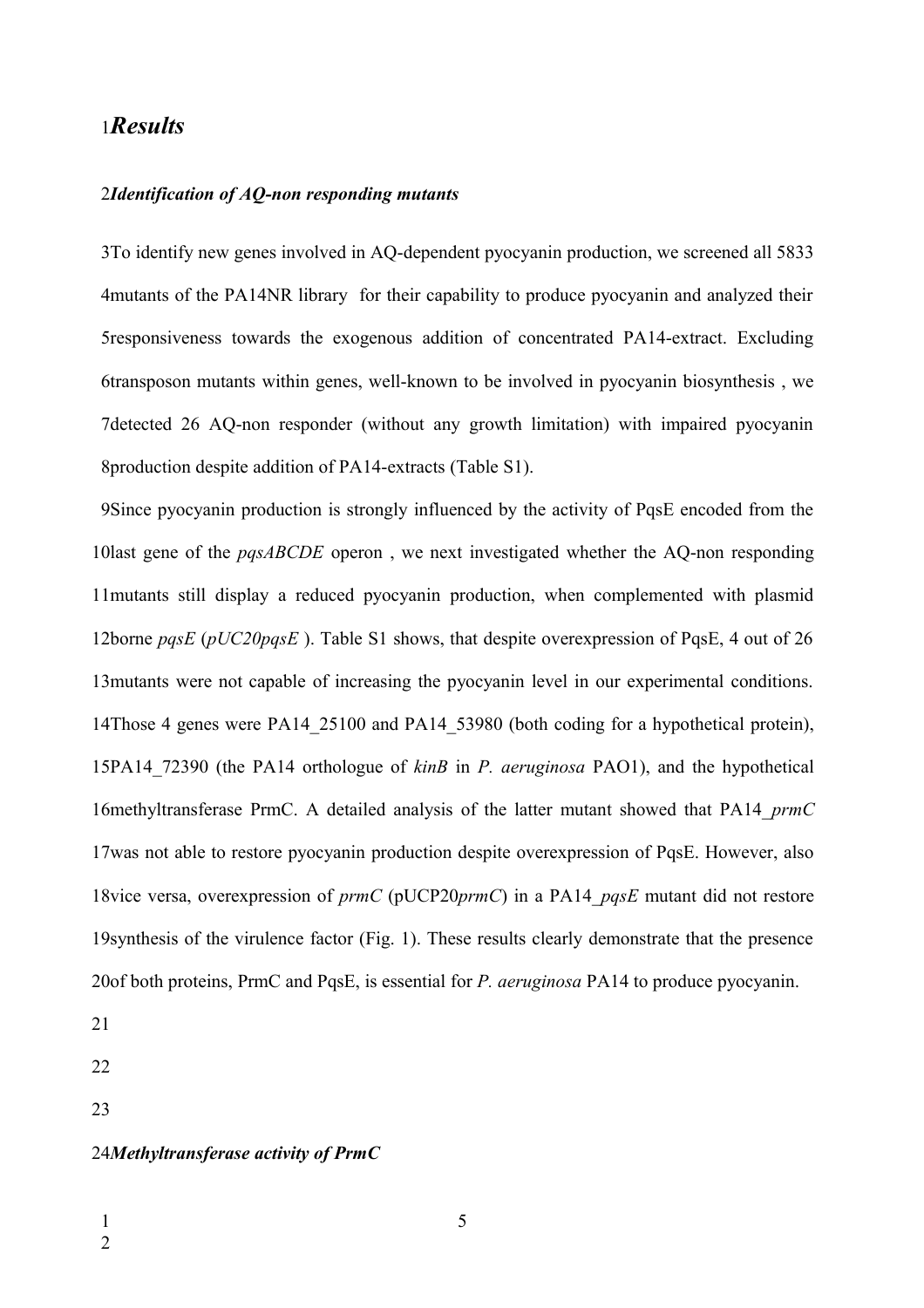In the last decade it was demonstrated, that the PmrC homologues in *E. coli* (PrmC), *Yersinia* 1 *pseudotuberculosis* (VagH) and in *Chlamydia trachomatis* (PrmC) showed *N*5-Glutamine-S-2 3adenosyl-L-methionine-dependent methyltransferase activity. By methylation at the glutamine residue of a conserved GGQ motif of peptide chain release factors (RFs) the PmrC 4 homologues were demonstrated to impact on translational termination and therefore on the 5 global translational pattern . A protein alignment of PA14 PmrC with various previously 6 7described methyltransferases is depicted in Fig. S1 (suppl. material) and revealed that PA14 PmrC exhibits identity to the various homologues from 25.08 % (PrmC from *C. trachomatis*) 8 9 and 48.55 % (VagH from *Y. pseudotuberculosis*) to 50.09 % (PrmC from *E. coli*).

10Consequently, we wanted to investigate, whether PrmC also displays a methyltransferase 11activity. Since the knockout of *prmC* in *E. coli* (*E. coli* CK783) comes along with a 12 significant growth defect, we analyzed if expression of the *P. aeruginosa* PA14 PrmC protein 13in *E. coli* CK783 can overcome the growth deficiency. The heterologous expression of PrmC 14 restored the growth rate in *E. coli* CK783 to almost wildtype levels (Fig. 2), indicating that 15PrmC can complement the defective PrmC methyltransferase activity in *E. coli* CK783.

16In addition, we measured the PrmC methyltransferase activity *in-vitro*, as previously 17 described for *Y. pseudotuberculosis*. Purified PrmC was incubated with radioactive labeled 18<sup>[3</sup>H-methyl]-SAM and cell lysate from *P. aeruginosa* PA14 wildtype and the respective *prmC* 19transposon mutant. When PrmC was incubated with PA14\_prmC mutant lysate the 20incorporation rate was 2-fold higher as compared to PA14 wildtype lysate (Fig. 3), suggesting 21that in contrast to the PA14\_*prmC* mutant, the putative PrmC targets, such as the peptide 22 chain release factors PrfA and PrfB, are already methylated in the PA14 wildtype. To 23 demonstrate that the methylation targets of PrmC are the RFs, we increased the RF 24 concentration by generating cell lysates of *P. aeruginosa* PA14 wildtype and PA14\_prmC, 25both overexpressing PrfA. As expected, cell lysates with high levels of PrfA remarkably 26 increased the PrmC-dependent incorporation of radioactive <sup>3</sup>H-methyl (Fig. 3). Furthermore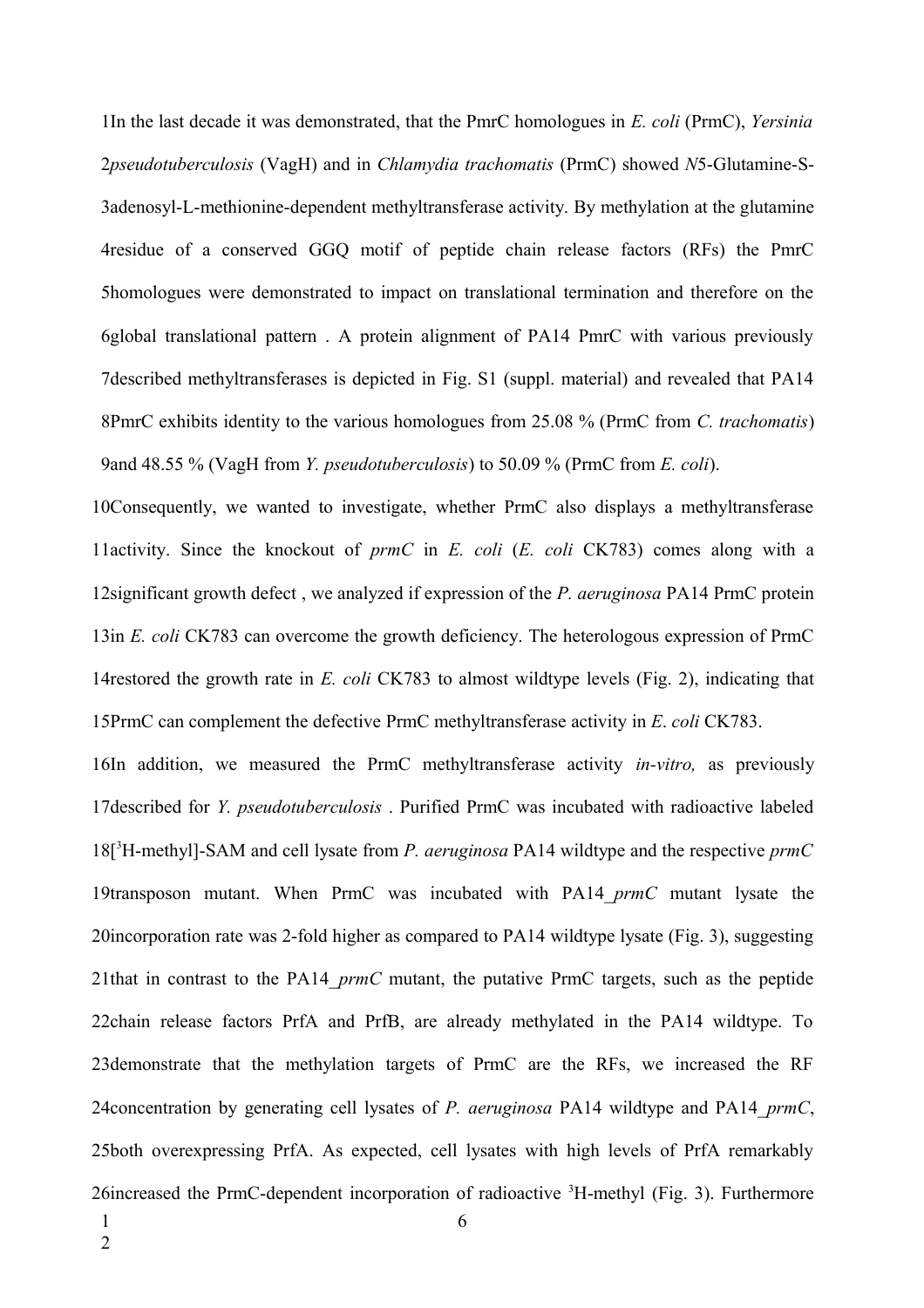PrmC-dependent methylation of PrfA in cell lysates of PA14\_*prmC* pUCP20 and 1 2PA14 *prmC* pUCP20*prmC* was confirmed by SDS-gel autoradiography. The autoradiogram shown in Fig. S2 illustrates that PrmC specifically methylates PrfA since no incorporation of 3 4<sup>3</sup>H-methyl was detected in the control sample lacking PrmC. However, this method was not sensitive enough to visualize methlyation of endogenous RFs of PA14\_*prmC* pUCP20. In 5 addition we performed a parallel in-gel digestion and LC-MS/MS analysis of the fragment 6 7 containing PrfA and the methylation at the glutamine residue of the GGQ motif (peptide sequence SSGAGGQHVNK, amino acids 231 to 241) was clearly confirmed (data not 8 shown). 9

10

#### *The influence of PrmC on the* **P. aeruginosa** *quorum sensing system*  11

12The production of pyocyanin is highly complex and influenced by various different regulatory 13 genes including those involved in the QS circuit of *P. aeruginosa*. Since pyocyanin 14production was almost abolished in the PA14\_prmC mutant and could not be restored by 15pqsE overexpression, we aimed at investigating, whether PrmC is modulating the 16interconnected QS network of *P. aeruginosa*. First we measured the PrmC-dependent protein 17 levels of the AQ-effector protein PqsE and the transcriptional regulator RhIR in late stationary 18phase. In comparison to the wildtype the *prmC* mutation had just a marginal effect on RhlR 19 protein level and no significant difference in extracellular C4-HSL levels could be detected by 20 performing a bioreporter analysis (data not shown). Interestingly complementation with *prmC* 21 increased the RhIR production about 2-fold. Overexpression of *pqsE* in the *prmC* mutant 22background clearly increased the RhIR protein level; however, as demonstrated before (Fig. 231) this does not lead to a restored pyocyanin production in the *prmC* mutant.

24 Unlike RhlR, the protein level of PqsE was significantly decreased in a PA14\_*prmC* mutant 25 and complementation with *prmC* or *pqsE* restored wildtype PqsE protein levels (Fig. 4). 26 These results indicate that PrmC affects pyocyanin production independent of the level of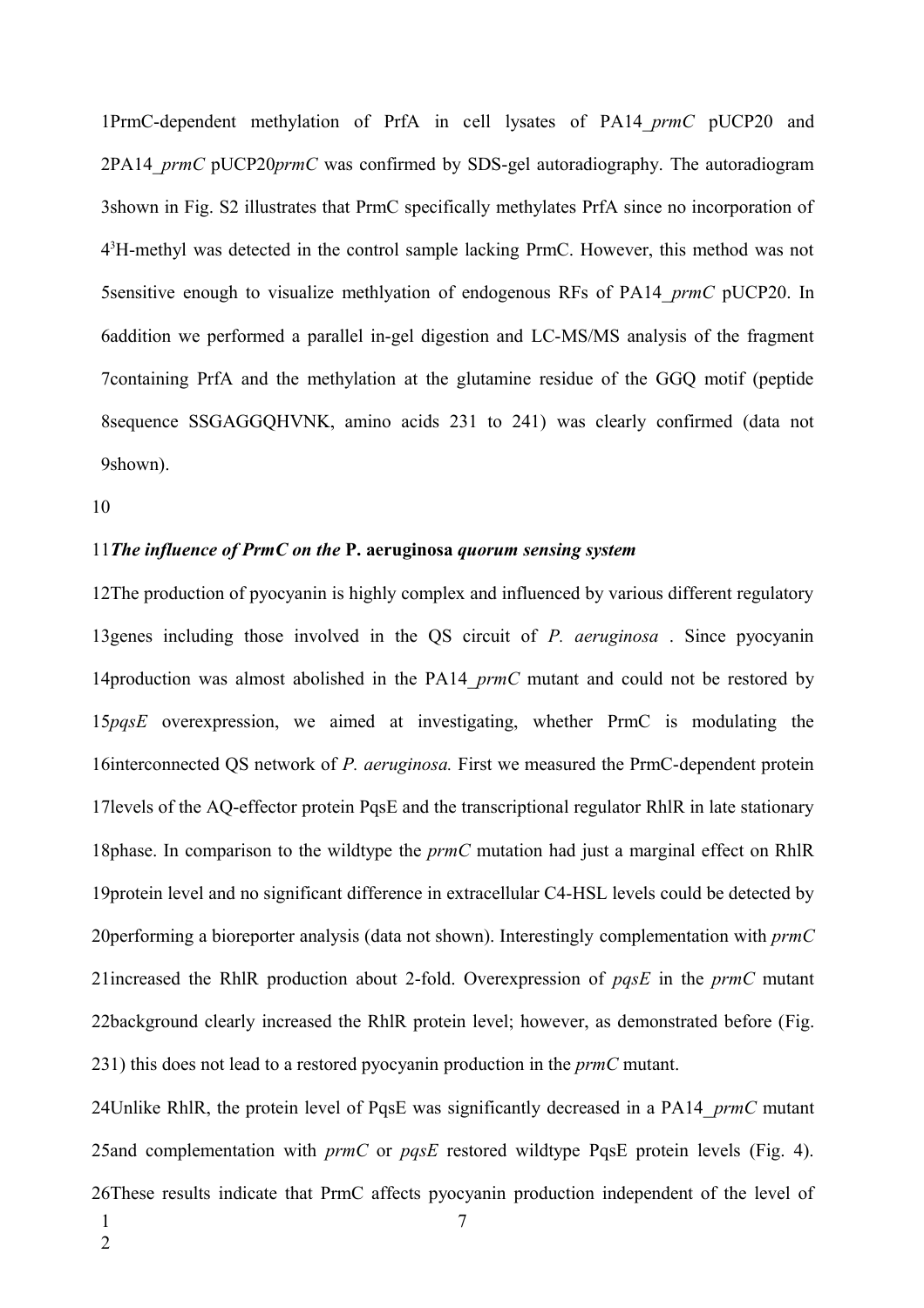RhlR and PqsE. The *pqsE* gene is encoded by the *pqsABCDE* operon involved in PQS 1 biosynthesis, so we were interested in whether a reduction in PqsE level is a direct 2 3 consequence of a decreased expression of the entire operon. We compared the PQS production of a *prmC* mutant with the wildtype strain but could not detect any significant 4 5differences in quinolone signal molecule level (data not shown). Therefore it is likely, that 6PrmC affects expression of PqsE posttranscriptionally.

7

#### *Global identification of PrmC-regulated genes and proteins in* **P. aeruginosa** *PA14* 8

9To identify genes regulated by PrmC, we used RNA sequencing technology as recently 10described by Dötsch and colleagues. Under the experimental conditions employed, the 11transcriptomic data revealed that the expression of 147 genes (P-value  $\leq 0.01$ ) equivalent to 2.3 % of all annotated *P. aeruginosa* genes, was affected more than 4-fold by the loss of 12 13PrmC (Table S2). About one third of genes was up-regulated (52 genes) and mainly 14 comprised hypothetical and putative proteins. Among the 95 down-regulated genes, we found 15many genes involved in the production of virulence determinants, such as pyocyanin (*phzC1D1E1F1G1, phzC2D2E2F2G2, phzM, phzS*), the chitinolytic enzyme ChiC (*chiC*) and 16 17 genes involved in pyochelin biosynthesis or uptake respectively (*pchA, pchB, pchC, pchD,* 18pchE, pchF, pchG, fptA). Furthermore we found many genes involved in T3SS and the 19production of secretion factors (pscB, pscE, pscF, pscG, pscH, pscK, pscN, pscQ, pscU, *popB, popD, popN, pcrH, pcrG, pcrV, exsC, exoT, exoY, exoU*), a key gene enabling 20 21 denitrification (norB- nitric-oxide reductase subunit B) and genes associated with resistance (*opmD, mexI, mexH, mexG*) . 22

23Since we expected PrmC to affect translation rather than transcription we performed a 24 proteomic analysis which partially overlapped with the transcriptomic data. We found 163 25 proteins to be differentially regulated in PA14\_*prmC*, but were just able to identify 26 26candidates (Table S1). Among them we detected several down-regulated proteins of which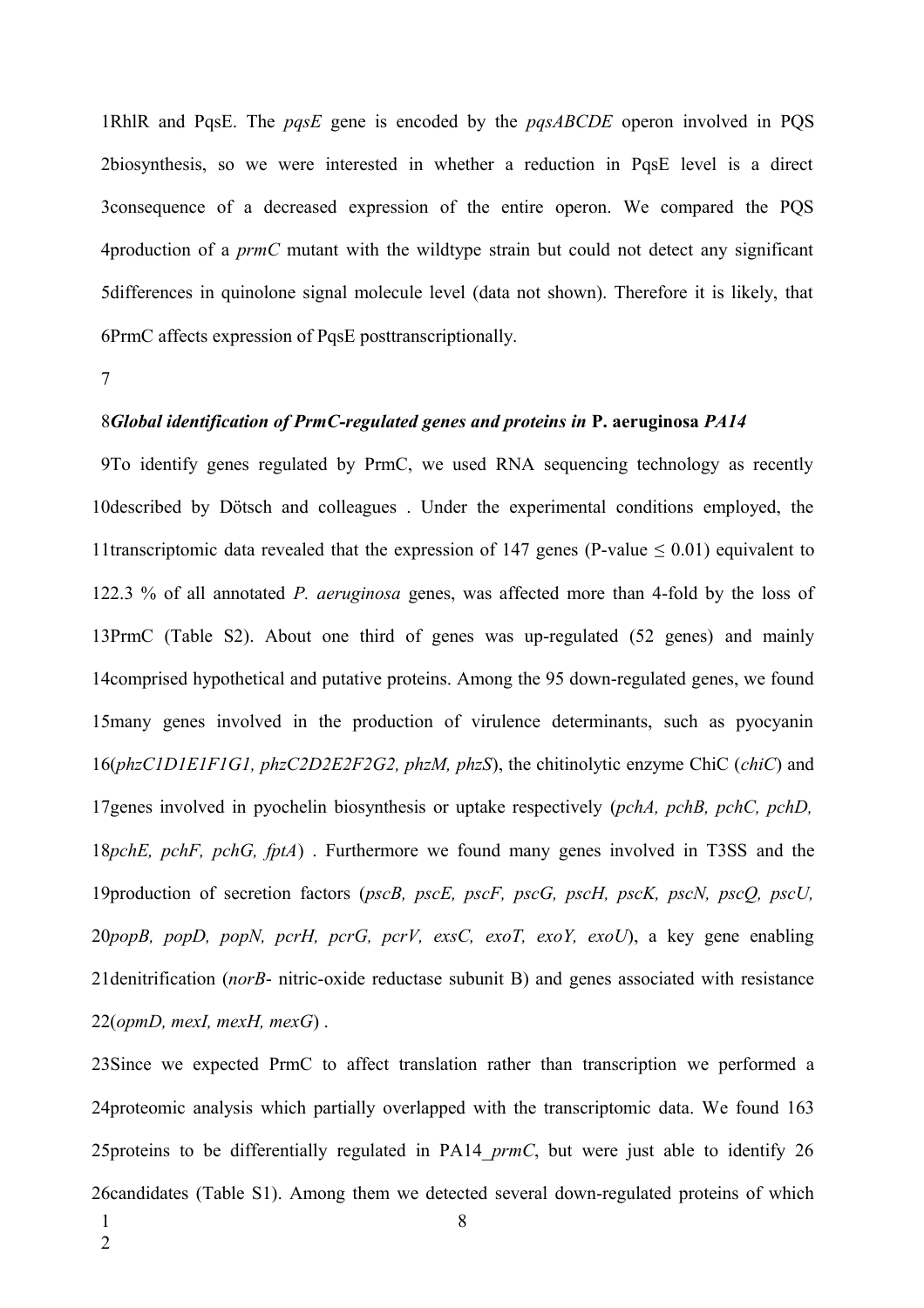the coding genes were already identified in the transcriptomic analysis, such as PhzS, PhzB2, 1 PhzD1, PhzE1 and PhzF1, all involved in phenazine biosynthesis and the chitinolytic enzyme 2 3ChiC. GroEL, described as the heat shock 60 kD chaperonin, was also significantly down-4regulated in PA14\_prmC. GroEL is known to be involved in the folding, assembly and 5transport of newly synthesized proteins in *E. coli*. The proteome data shows that up-regulated proteins identified by the analysis were mainly involved in translation such as the 30S 6 ribosomal protein S2, energy metabolism, nucleotide biosynthesis (PpiB, PurT, Tal) and iron 7 8acquisition (PA14\_64520).

9

#### 10PrmC-dependent growth, virulence factor production and motility

11The growth rate of PA14\_prmC in various defined media displayed no significant differences 12in comparison to the wildtype strain (data not shown). But we observed an intense growth 13 defect in an anaerobic environment. PA14\_prmC was not able to grow in the absence of 14oxygen (Fig. 5), probably due to the diminished production of key proteins involved in 15 denitrification such as NorB (Tab. S2).

16 Since PrmC exerts an intensive effect on pyocyanin production and positively influences the 17RhlR protein concentration, we examined if PrmC has a more global effect on bacterial 18 virulence factor production, motility and biofilm formation. The *rhl* system is essential for the 19 regulation of rhamnolipid production (*rhlAB*), which occurs during stationary phase of growth . Therefore we first measured the influence of the *prmC* mutation on rhamnolipid levels. 20 21 Figure 6 shows that loss of PrmC is attended by a reduction of rhamnolipids, whereby 22complementation of *prmC* restores rhamnolipid levels. These results demonstrate that the 23 presence of *prmC* influences the RhlR-dependent production of rhamnolipids.

24 In addition to the results revealed by the trancriptomic analysis, a recent report by Garbom et 25 al. (2007) showed that the PrmC homologue VagH in *Yersinia pseudotuberculosis* is 26 involved in the regulation of the T3SS. Hence, we determined the PrmC-dependent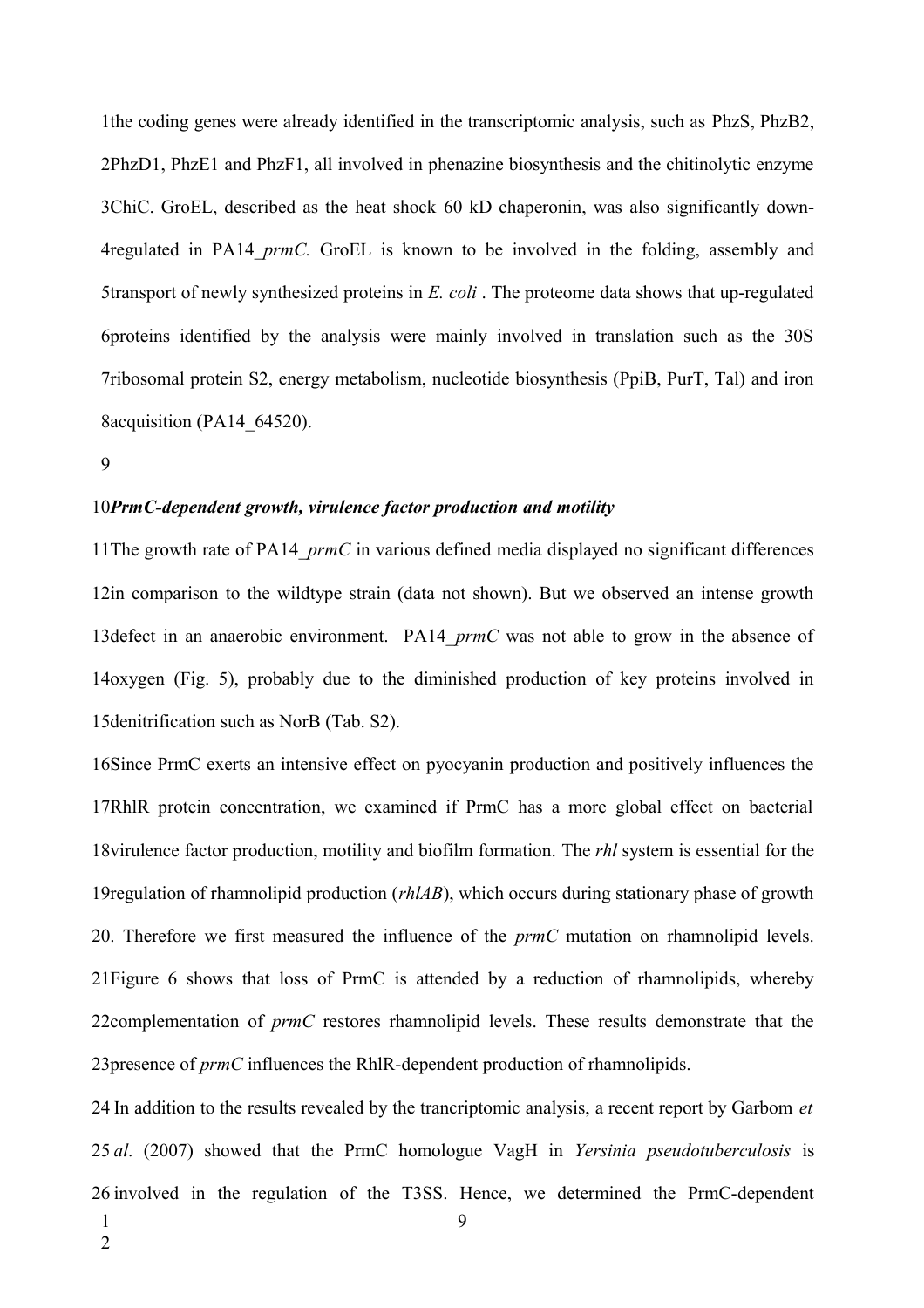1 expression of the secreted adenylatecyclase ExoT by introducing the reporter plasmid 2 pUC20*PexoT-gfp* into PA14 wildtype and PA14 *prmC* mutant respectively. Indeed, absence 3 of PrmC led to decreased *exoT* expression as compared with the wildtype strain (Fig. 7).

It is known that all three modes of motility in *P. aeruginosa* are dependent on the *rhl* system . 4 Since our results indicate that PrmC affects RhlR-dependent rhamnolipid production, we 5 6 analyzed if PA14\_prmC is as well attenuated in swimming, swarming or twitching. As 7 expected, PA14 *prmC* displays a significant impaired swimming and twitching phenotype (Fig. 8B;C). PrmC was also essential for swarming motility, as the *prmC* mutant completely 8 9 lost the ability to swarm under the experimental conditions used (Fig. 8A). Interestingly, 10 overexpression of PrmC in the wildtype and the *prmC* mutant did not lead to an increased 11 swarming and twitching phenotype. Conversely we observed an enhanced swimming motility 12 once PrmC was overproduced in both, the wildtype and the *prmC* mutant strain.

13Swarming motility was reported to be inversely related to the capability to form biofilms. 14Thus we investigated, if PrmC also effects biofilm formation in a static 96well assay. We 15 were not able to detect any differences in biofilm formation between the wildtype and the 16PA14\_*prmC* mutant (data not shown).

17

#### *The role of PrmC in pathogenicity of* **P. aeruginosa** *PA14* 18

19 Considering the fact, that PrmC is essential for pyocyanin, rhamnolipid and ExoT production 20and effects motility, we investigated the impact of *prmC* mutation on *P. aeruginosa* 21pathogenicity, using the vertebrate infection animal model *Galleria mellonella* (greater wax 22moth). The larvae of *G. mellonella* are sensitive to *P. aeruginosa* infections and extensively 23 used as a mini-host model for pathogenic bacteria and fungi, that are responsible for severe human diseases such as: *Bacillus cereus* , *Candida albicans* , *Cryptococcus neoformans ,* 24 *Enterococcus faecalis* , *Francisella tularensis* , *Listeria monocytogenes* , *Staphylococcus* 25 and *Yersinia pseudotuberculosis*. It was also reported, that the T3SS in *P*. 10 26*aureus* 1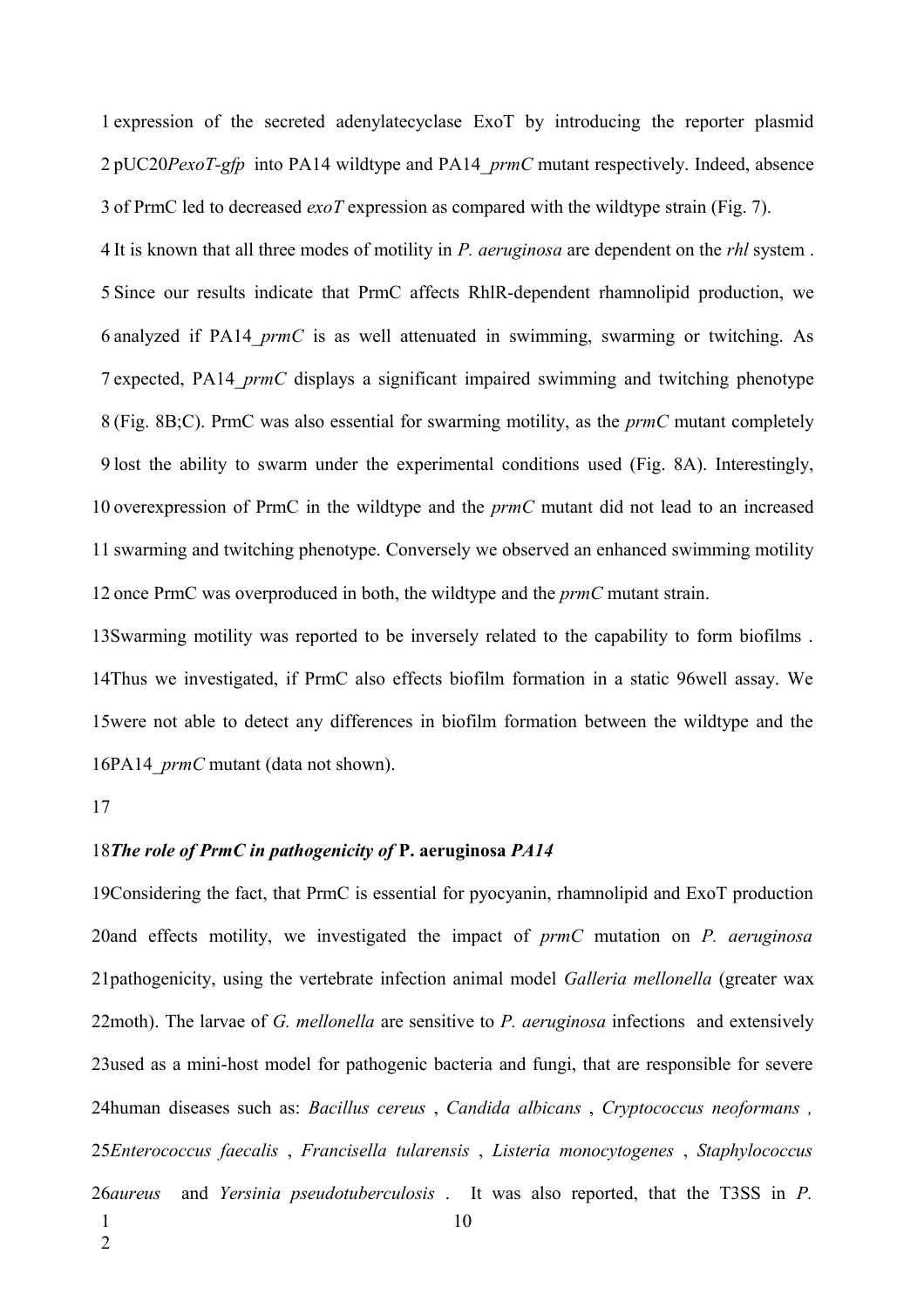*aeruginosa* plays a significant role in *G. mellonella* killing . As expected, in *G. mellonella* the 1 2PA14 *prmC* mutant was significantly attenuated in virulence. With a median survival of 50 hours, PA14\_*prmC* infected *G. mellonella* survived about 4 times longer than *G. mellonella* 3 4infected with PA14 wildtype which died after 14 hours. Plasmid-mediated complementation 5of *prmC* mutation restored the pathogenicity of PA14, as the median survival with 20 hours bwas close to wildtype levels (Fig. 9A). To scrutinize the significant higher survival rate of G. *mellonella* infected with PA14 *prmC*, we investigated, if the decreased pathogenicity was a possible consequence of growth deficiency *in-vivo*. The results obtained from the CFU 8 9analysis showed that PA14\_*prmC* is not able to proliferate after injection into the host 10organism (Fig. 9B), which in turn could reflect a restrained growth effect correlating with the 11 growth deficiency observed in oxygen limiting conditions (Fig. 5).

12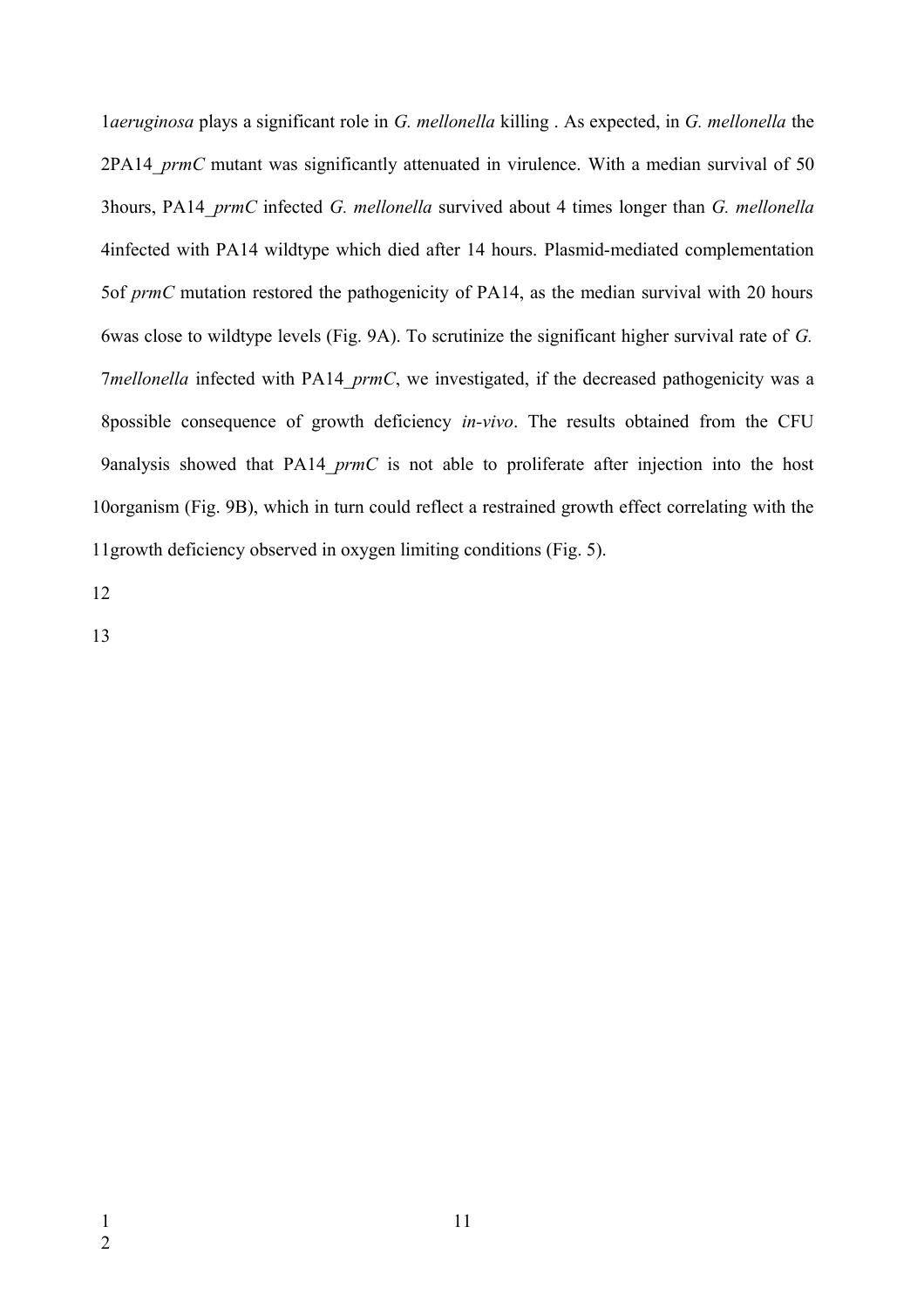# *Discussion* 1

In this study we looked for new genes affecting QS and virulence factor production in *P.* 2 *aeruginosa* PA14, such as the phenazine pigment pyocyanin. Pyocyanin synthesis is 3 facilitated by an intact QS system and induced by exogenous addition of AQs. By screening 4 5the transposon mutant library towards AQ-responsiveness, we identified a new set of AQ-non bresponding mutants with a decreased pyocyanin production.

We focused our studies on one mutant affected in the *prmC* gene. PrmC was demonstrated to 7 be essential for pyocyanin production even in the presence of exogenously added extract 8 9 containing QS-signal molecules and independent of the AQ effector protein PqsE. By western 10blot analysis we obtained evidence that in the PA14\_prmC background PqsE is still active 11 since overexpression leads to increased RhIR level. PrmC exhibits high homology to the S-12adenosyl-L-methionine (AdoMet)-dependent methyltransferase in various Gram-positive and 13Gram-negative bacteria including *E. coli.* Various proteins of the HemK family were shown to methylate RFs modulating translational regulation *in-vitro* and *in-vivo* . 14

15In this study we demonstrate that heterologous expression of PA14 PrmC in *E. coli* can 16overcome and complement the growth defect in the *E. coli prmC* knockout mutant CK783 17 suggesting a similar enzymatic activity as *E. coli* PrmC. By autoradiography and LC-MS/MS 18 analysis it was clearly shown, that PrmC specifically methylates the peptide chain release 19 factor PrfA and that the methylation occurs at the conserved GGQ motif.

20 Since previous reports indicate that proteins of the PrmC family exhibit a decisive role in 21 gene expression and posttranscriptional regulation, we analyzed the global regulatory effects 22of PrmC by generating a transcriptional profile and by conducting a proteomic study of *P*. 23*aeruginosa* PA14\_*prmC*. Our results showed, that loss of PrmC affects  $\sim$ 2.3 % of the 24annotated genes in *P. aeruginosa* with 95 genes down-regulated (P-value  $\leq 0.01$ ), including a 25 high proportion of virulence associated genes and genes involved in the T3SS. However, this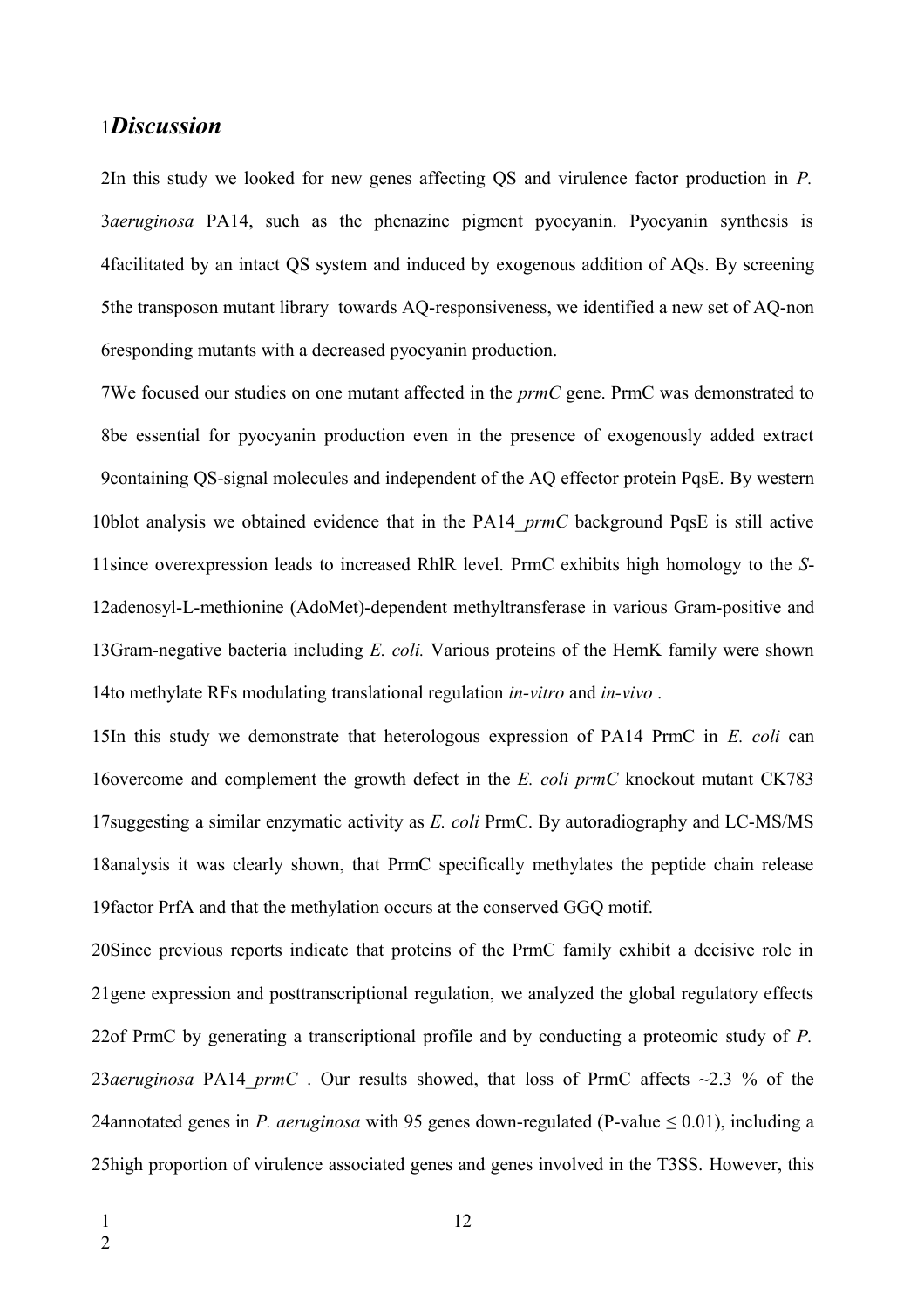impact of PrmC on gene expression may not in all cases be a direct consequence of inefficient 1 2translation due to non-methylation of RFs, but may likewise represent an indirect result of a 3 decrease in levels of positive regulators. Our proteomic analysis revealed just 26 proteins to be differentially regulated in PA14\_*prmC*. This was a surprising finding since PrmC-4 5dependent methylation of RFs strongly affects their translational termination efficiency and 6thus, we expected to see major differences in protein expression levels. However, one 7interesting protein negatively affected by the loss of PrmC was GroEL, a chaperon involved 8in the correct assembly of expressed proteins. Thus, some phenotypic effects triggered by PrmC might be assigned to the impaired expression of GroEL. Among the proteins which 9 10were up regulated in PA14 prmC we found the flagellar filament structural protein FliC. 11 Since PA14\_prmC displayed a non-motile phenotype, the accumulation of FliC might reflect 12a defective flagellar assembly leading to an increased intracellular protein level. The marginal 13 effect of PrmC on the proteome has raised the question of whether the few identified proteins 14are directly affected through under-methylation of RFs and share any commonalities on the 15 gene level. To address this question we analyzed the 26 genes with regard to similarities in 16 their termination codon sequence context but could not identify any common features.

#### 17

18During infection and colonization it is crucial for *P. aeruginosa* to adapt to various 19 environmental changes and to circumvent hostile conditions by moving towards beneficial 20places. Loss of *prmC* comes along with a non-motile phenotype and the bacterium is no 21longer able to grow in an anaerobic atmosphere. Despite the obvious functional similarities of 22PrmC (*E. coli*) and PrmC (*P. aeruginosa*), their regulation of genes involved in respiration 23 and denitrification is different. The loss of *prmC* in *E. coli* leads to repression of genes related 24to aerobic respiration and induction of genes involved in anaerobic growth, whereas in this 25study we demonstrate that the presence of PrmC in *P. aeruginosa* PA14 conversely is 26 essential for anaerobic growth.

1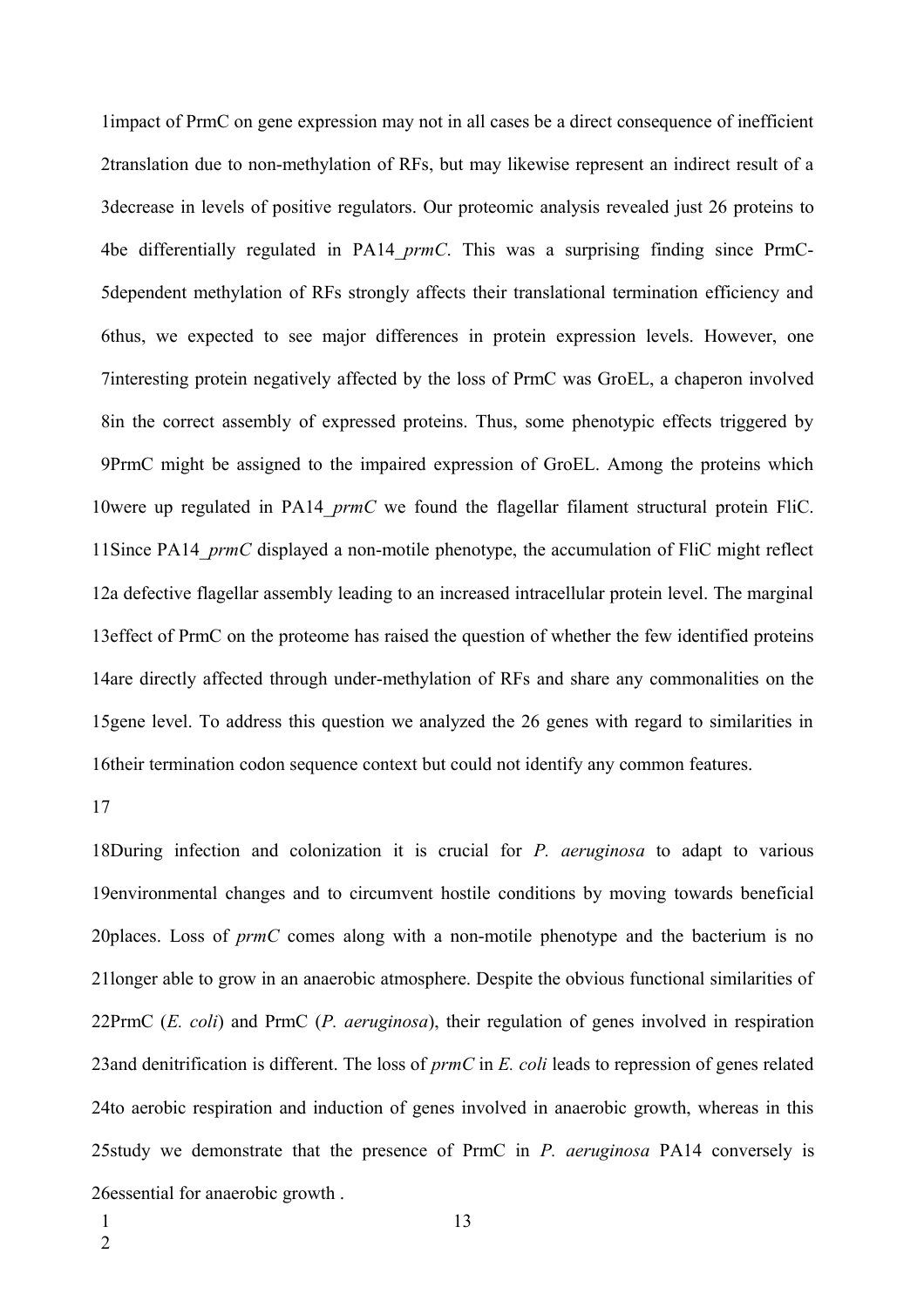The inability of the PA14\_*prmC* mutant to adapt in a sufficient way to various environmental 1 2changes, is reflected in restrained infection efficiency in the *G. mellonella* host infection 3model. Pathogenicity of *P. aeruginosa* PA14\_*prmC* in this infection model was impaired and fully restored after *prmC* complementation. Hereby PrmC plays a significant role in 4 5proliferation since *P. aeruginosa* PA14\_*prmC* rarely achieves a critical bacterial mass (CFU  $6$ of ~1x10<sup>5</sup>) to kill the larvae. The reduced growth rate within the host may be explained by the 7lack of virulence factors important for nutrition utilization, or it may be a result of the 8previously described importance of PrmC for survival in the absence of oxygen considering 9the bacteria face a microaerophilic or anaerobic environment during infection.

10Taken together, in this study we demonstrate that the methyltransferase PrmC in *P*. 11*aeruginosa* PA14 is essential for virulence, plays an important role in adaptation to various 12environmental conditions, and the functional activity of PrmC is crucial for *P. aeruginosa* 13 pathogenicity. Thereby, the regulation of various virulence factors such as pyocyanin, ExoT 14 and rhamnolipids can partially be explained by a reduced quorum sensing activity. Although 15the absence of PrmC led to pronounced changes in motility and anaerobic growth, we were 16 not able to detect a detrimental effect on biofilm formation. Nevertheless, further 17 investigations may help to understand, if RF-methylation creates a bias to affect preferential 18 genes important for the bacterium to survive under certain stress conditions and if PrmC is a 19 potential target for anti-virulence drug development.

20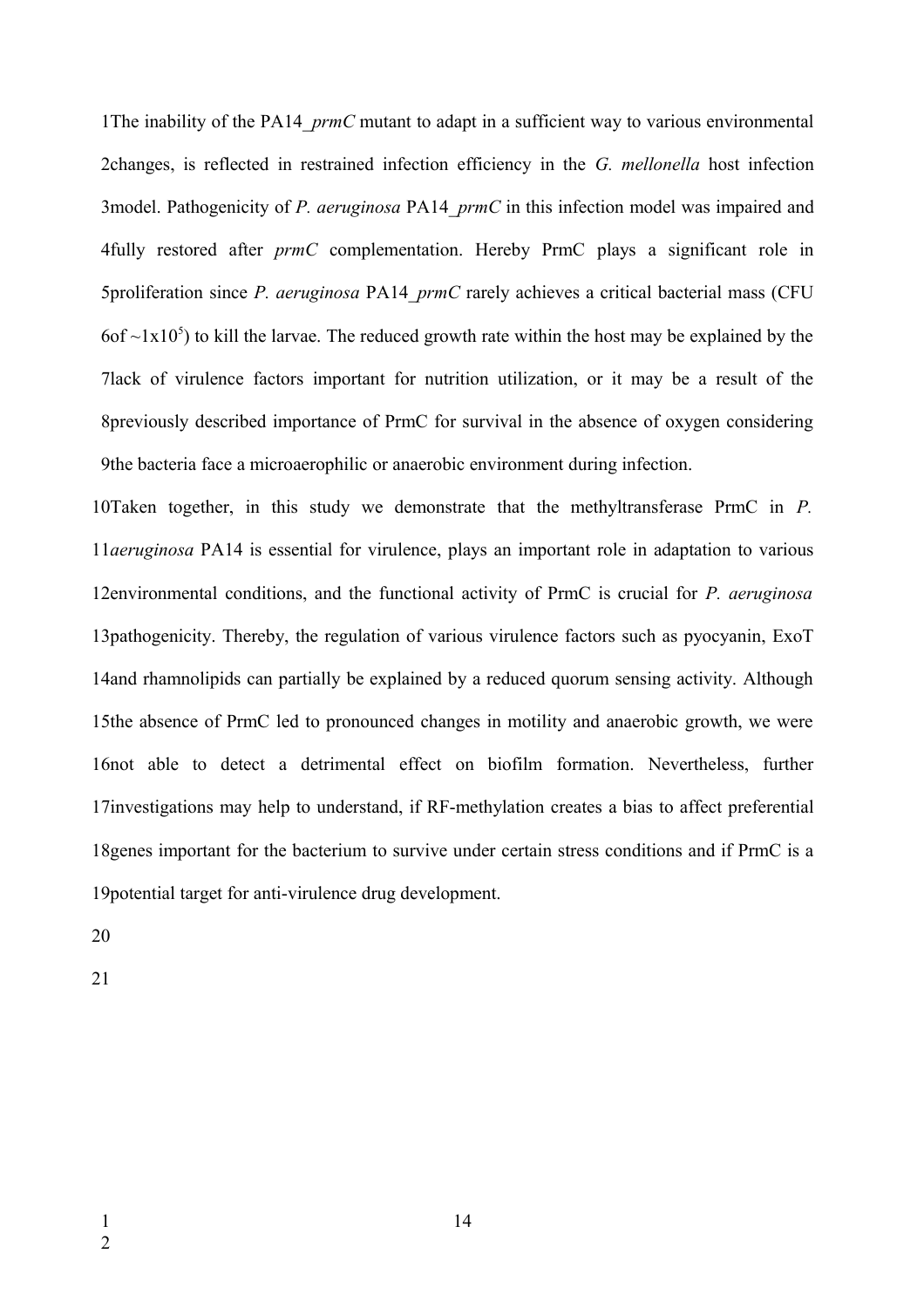# *Experimental procedures* 1

#### *Bacterial strains, media and growth conditions* 2

3Unless otherwise noted, bacterial strains, listed in Tab. S3 were routinely grown in Luria broth (LB) medium at 37°C and shaking at 180 rpm. Growth kinetics were monitored by 4 5taking OD<sub>600</sub> measurements. Anaerobic growth of *P. aeruginosa* was monitored in an 6anaerobic workstation (D. Whitley) at 37°C in PYG-KNO<sub>3</sub> [DSMZ\_Medium 104 7[\(http://www.dsmz.de/microorganisms/medium/pdf/DSMZ\\_Medium104.pdf\)](http://www.dsmz.de/microorganisms/medium/pdf/DSMZ_Medium104.pdf) supplemented 8with 100 mM KNO<sub>3</sub>]. Antibiotics were added at the following final concentrations [ $\mu$ g/ml]: 9for *E. coli*, kanamycin 50; ampicillin 100; tetracycline 12.5; for *P. aeruginosa*, carbenicillin 400; tetracaycline 100. Isopropyl-β-D-thiogalactopyranosid (IPTG) was added to the medium 10 11at a concentration of 1 mM (*E. coli*) and 0.1 mM (*P. aeruginosa*).

12

#### 13Preparation of concentrated organic extract including AQs (PA14-extract)

14A volume of 250 ml BHI medium was inoculated with an overnight *P. aeruginosa* PA14 15 culture and incubated in an orbital shaker for 24 h with 180 rpm at  $37^{\circ}$ C. To extract AQs, 16 equal amounts of dichloromethane (250 ml) and culture (250 ml) were mixed, shaken for 1 17 minute and added to a separating funnel. The lower organic phase was collected and filtered 18by a paper filter to eliminate slimy interphase residues followed by evaporation under a hood 19 (stirring speed up the process). The dried concentrate was resuspended in 10 ml methanol and 20 frozen in 2 ml aliquots at  $-20^{\circ}$  C.

21

#### 22AQ screen of the PA14NR library

2396 well plates with 200 µl LB per well were inoculated from the deep-frozen 96 well stock of 24the non-redundant PA14 transposon mutant library (in total 63 plates) by use of a 96 pin 25 replicator. The microtiter plates were inserted in a box with humid atmosphere and incubated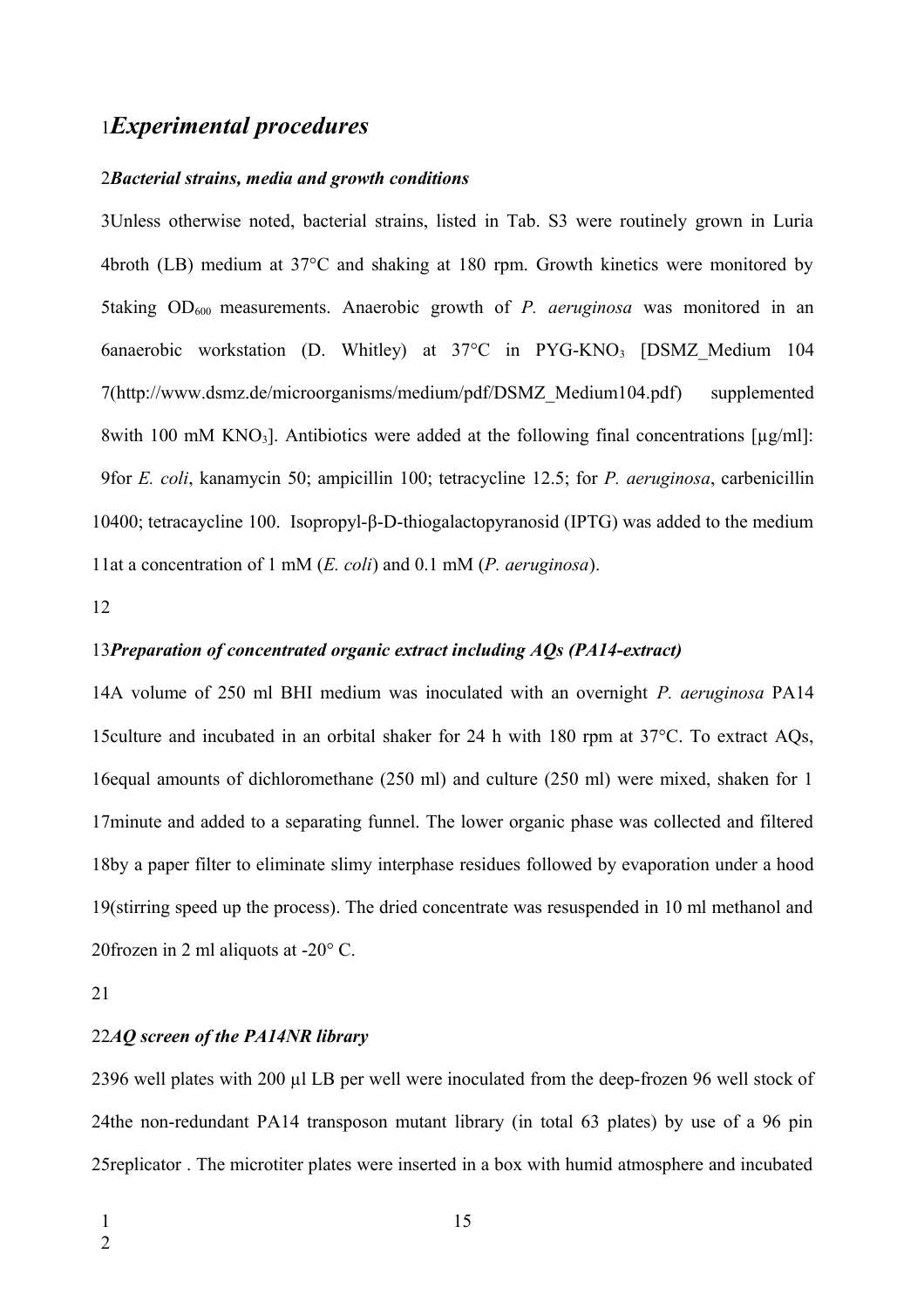lin an orbital shaker for approx. 4 h with 180 rpm at 37°C. Following a defined schema, the 96 2samples were split to eight 24 well plates:  $5 \mu l$  of each mutant preculture was used to 3inoculate both 500  $\mu$ l LB and 500  $\mu$ l LB containing 1  $\mu$ l/ml PA14-extract. The 24 well plates 4were inserted in boxes with humid atmospheres and incubated in an orbital shaker with 180 5rpm for approx. 16 h at  $37^{\circ}$ C. After incubation pyocyanin levels were analyzed by eye to bjudge the differences between cultures with and without exogenously added AQs.

7

#### 8Immunoblotting

9Bacterial cultures were grown for 20 h in BM2 medium [7 mM ( $NH<sub>4</sub>$ )<sub>2</sub>SO<sub>4</sub>, 40 mM K<sub>2</sub>HPO<sub>4</sub> 10and 22 mM KH<sub>2</sub>PO<sub>4</sub> with 0.5 % CAS amino acids] at 37°C to an OD<sub>600</sub> of 3.0. Whole cell 11lysates were normalized for protein content and 10  $\mu$ l of an OD<sub>600</sub> of 10.0 were separated by 12SDS-PAGE (10 % acrylamide) after 15 min incubation at 95°C. Primary antibodies: Rabbit 13 polyklonal antisera α-RhlR and a polyclonal antibody  $\alpha$ -PqsE (Biogenes) were used at 14 dilutions of 1:20.000 and 1:5.000 respectively. B4c goat anti-rabbit IgG (Dianova) was used 15as the secondary antibody at a dilution of 1:4.000. The blot was developed using Lumi-Light Western Blotting Substrate (Roche) and chemiluminescence was detected using Las-3000 16 17Imager (Fujifilm).

18

#### **Galleria mellonella** *infection assay* 19

20 Bacterial strains were grown to exponential growth phase in LB supplemented with 21 carbenicillin. Cells were harvested by centrifugation at 13.000 rpm for 4 min, resuspended in 22 sterile phosphate buffered saline (10 mM PBS, pH 7.5) to an  $OD_{600}$  of 1.0 and 10-fold serially 23 diluted in PBS. *G. mellonella* larvae were inoculated with 20 µl of a 1:20.000 dilution 24 containing  $5x10^2 \pm 40$  colony-forming units (CFUs) by injection into the haemocoel of the 25hindmost proleg with a 100 µl Hamilton syringe and a 30G needle. The larvae were placed in 26 Petri-dishes and incubated in the dark at  $37^{\circ}$ C. Mortality rates of 30 larvae per treatment were

1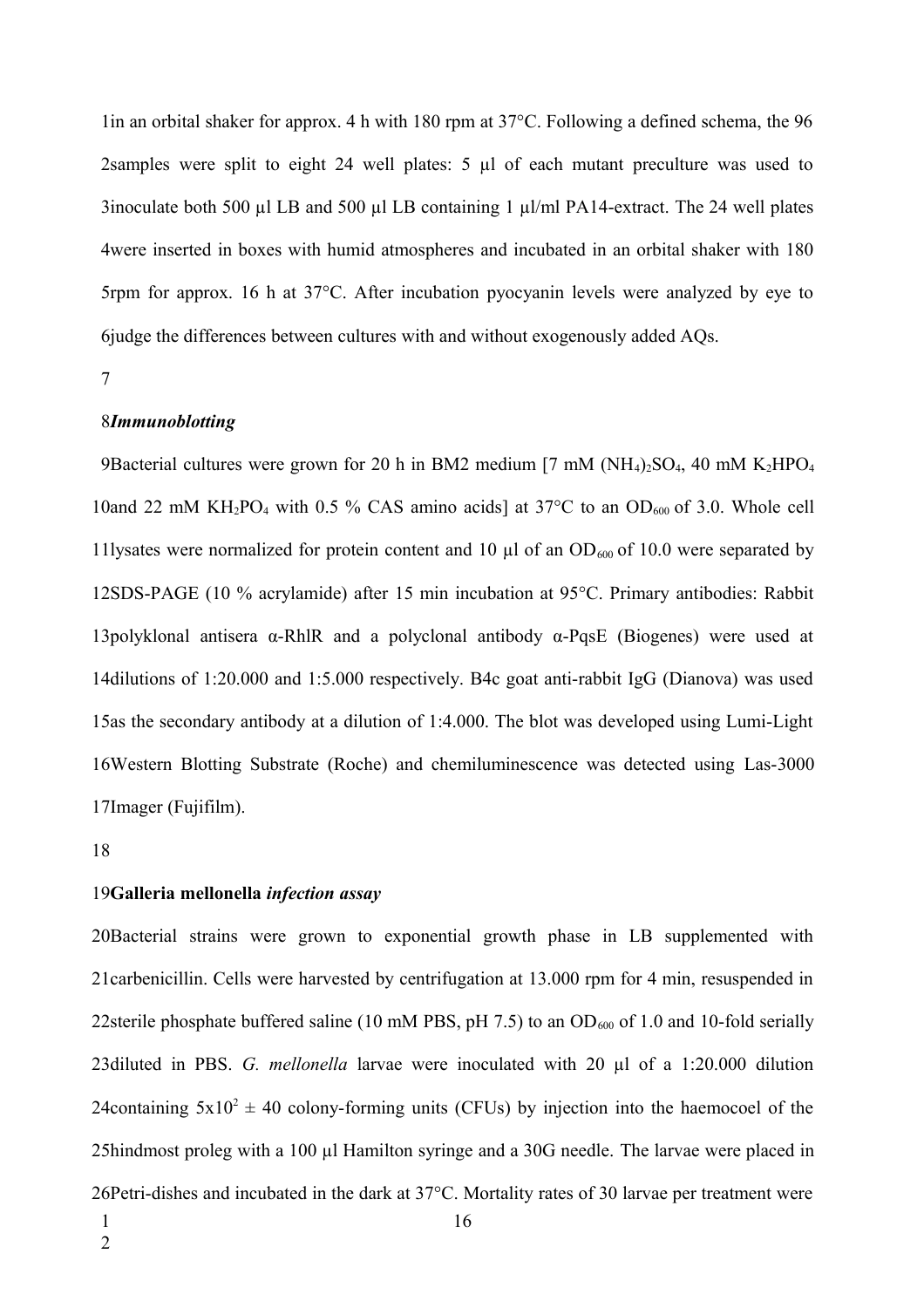monitored for 65 h. Larval death was assessed by the lack of movement of larvae in response 1 2to stimulation together with melanization of the cuticle. To determine bacterial growth in 3infected larvae, five larvae of each treatment were homogenized individually in eppendorf tubes at seven different time points in 500 µl PBS by vortexing for 30 s. A Volume of 10 µl 4 5drops of serial dilutions in PBS were plated on *Pseudomonas* isolation agar (Fluca Analytical/Sigma-Aldrich) containing carbenicillin to select for pUCP20-carrying *P.* 6 *aeruginosa*. CFUs were determined after 14 – 24 h incubation at 37°C. PBS was used as a 7 8 negative control in the experiment.

9

#### 10Transcription analysis

11Preparation of RNA and comparative analysis of gene expression was performed as previously described by Dötsch *et al*. (2012). RNA was extracted from *P. aeruginosa* cultures 12 13grown in BM2 medium at 37°C to late exponential growth phase (OD<sub>600</sub> of 1.9 – 2.1). For 14each strain two biological replica were used.

15

#### 16Proteomics

17P. aeruginosa PA14 wildtype and PA14\_prmC mutant were grown in LB medium at 37°C. 18Cultures were harvested at an  $OD_{600}$  of 2.0, washed twice with PBS and the pellet was 19 resuspended in 10 ml lysis buffer (7 M Urea, 2 M Thio-urea, 4 % Chaps, 20 mM Tris base, 20DTT) and protease inhibitors (Complete mini, EDTA free, Roche). Disruption of the cells was 21 performed by sonication. Lysate was precipitated using the 2D Clean-Up Kit (GE Healthcare) 22and pellets were resuspended in urea buffer. The protein concentration was determined using 23a Bradford reagent (BIO-RAD). Samples were passively rehydrated for 12 h and run on IPG 24strips (pH 3-10, 18 cm) using an Ettan IPGpfor system (GE Healthcare). Each sample 25 contained in total 150 µg of proteins. After first dimension, proteins distributed on IPG strip 26were reduced with DTT and alkylation was performed with idodoceamide. The second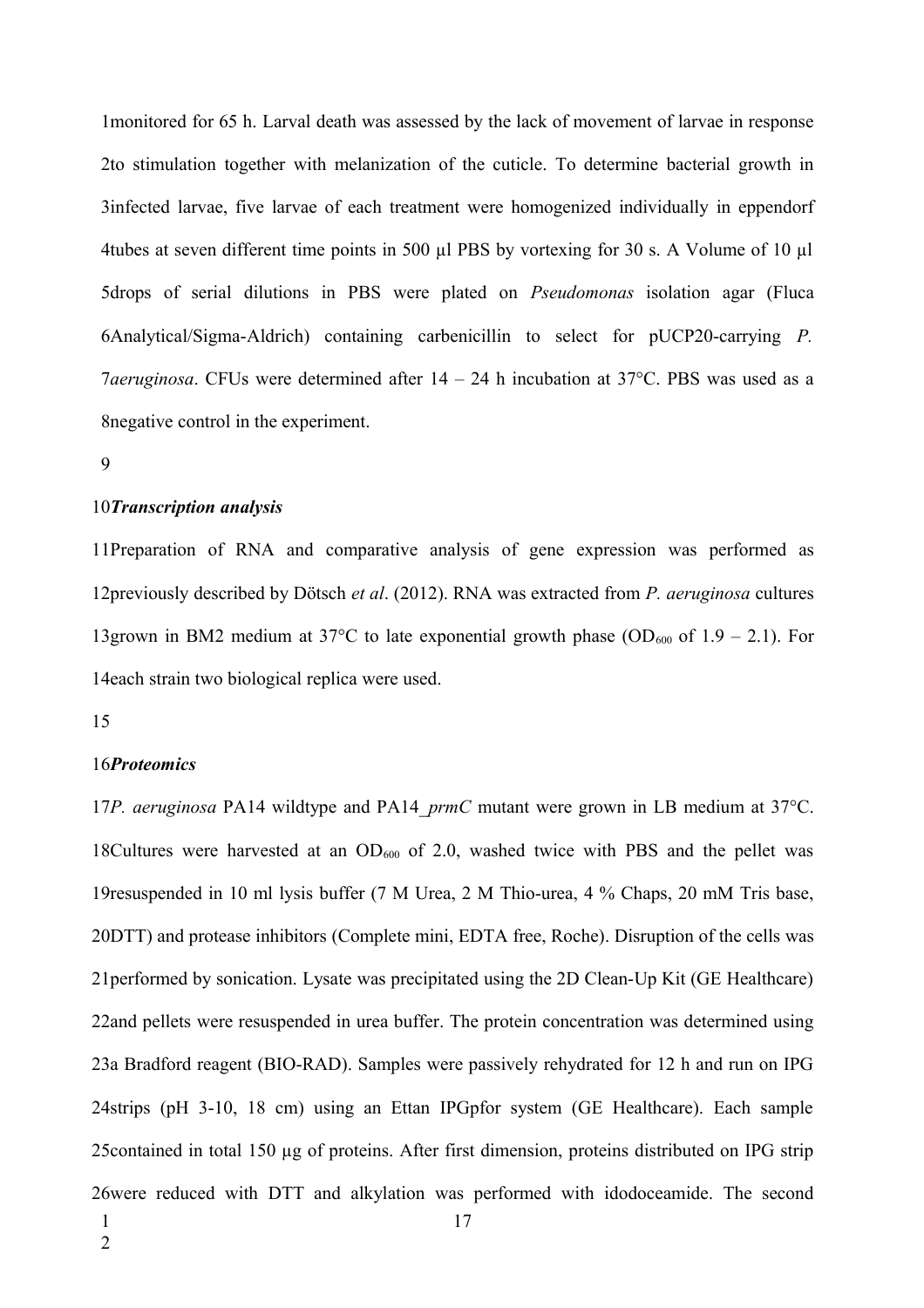1dimension separation was performed using gradient SDS-PAGE gels (10-15 %). Gels were 2fixed with 10 % TCA, stained with Commassie brilliant blue, scanned with ImageScanner III (GE Helathcare) and matched using a Compugen Z3 software. Differentially expressed 3 proteins were cut out from the gel and digested with trypsin and further sequenced using 4 MALDI-TOF. 5

#### *Pyocyanin quantification* 7

Pyocyanin levels were determined as previously described using cell-free supernatants of *P.* 8 9*aeruginosa* cultures grown in BM2 medium for 24 h at 37°C. After centrifugation at 13.000 10rpm for 10 min, 1 ml of cell-free supernatant was mixed with an equal volume of chloroform. 11 Samples were centrifuged at 13.000 rpm for 5 min, and the organic phase was mixed with 1 12ml of 0.2 M HCl by brief vortexing. After centrifugation at 13.000 rpm for 1 min, the pink/red 13top layer was used for spectrophotometrical analysis at 520 nm. Pyocyanin concentrations 14 were calculated by multiplication with 17.072 and standardized by dividing the OD  $_{520}$  through 15the respective  $OD_{600}$  of the cultures.

16

#### 17Rhamnolipid quantification

18Relative rhamnolipid levels in the supernatant of *P. aeruginosa* cultures grown in BM2 19 medium for 48 h at  $37^{\circ}$ C were quantified indirectly using a 1.6 % orcinol assay previously 20 described. After centrifugation at  $13.000$  rpm for 10 min, a volume of 600  $\mu$ l of the culture 21 supernatants was mixed with 3.4 ml diethylether by brief vortexing. Samples were centrifuged 22at 13.000 rpm for 5 min and 2 ml of the upper fraction was evaporated to a final volume of 1 23ml. After addition of 600  $\mu$ l 20 mM HCl and vigorous vortexing, samples were centrifuged 24 for 3 min at 13.000 rpm and 500  $\mu$ l of the organic phase was evaporated to dryness. The 25 remainder was dissolved in 100 µl 1.6 % orcinol and 800 µl of 60 %  $H_2SO_4$  and after 30 min 26 incubation at 80 $^{\circ}$ C rhamnolipids were measured spectrophotmometrically at an OD  $_{421}$ .

1

<sup>6</sup>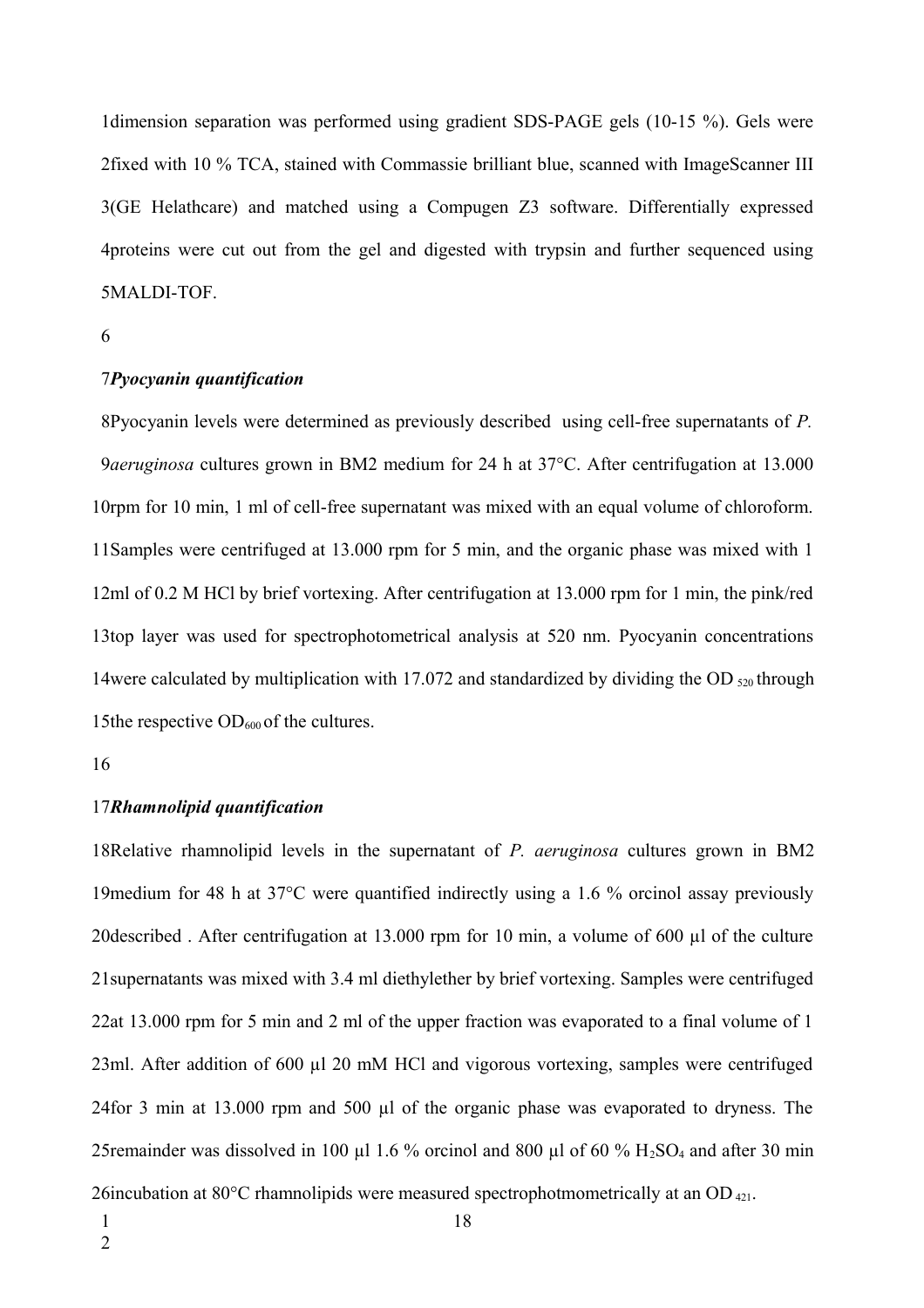#### *Extraction and quantification of P. aeruginosa AQ metabolites*  2

AQs were extracted from *P. aeruginosa* cultures grown in BM2 medium at 37°C for 24 h 3 4with dichlormethane as described previously. Briefly, the bacterial cultures were normalized 5to an  $OD_{600}$  of 3.0 and mixed with 2 volumes of dichlormethane by vigorous shaking. After centrifugation at 13.000 rpm for 5 min, the lower organic phase was evaporated to dryness, 6 before being dissolved in methanol. 7

TLC was perfomed using a silica gel 60 F254 plate which had been previously soaked for 30 8 9min in 5 % KH<sub>2</sub>PO<sub>4</sub> and activated at 85°C for 1 h. The *P. aeruginosa* extracts were separated 10by TLC using a 95:5 dichlormethane-methanol mobile phase until the solvent front reached 11the top of the plate. Fluorescent spots were visualized under UV light and photographed. 12Synthesized PQS  $(2 \mu l \text{ of a 2 mg/ml standard})$  was used as standard.

13GC-MS analysis was performed by derivatization with trimethylsilylation (50 % pyridine, 50 % BSTFA [bistrimethylsilyltrifluoroacetamide] containing 1 % TMC 15 [trimethylchlorosilane]),  $(70^{\circ}C, 1 h)$  with a Thermo-Finnigan GCQ ion trap mass 16 spectrometer (Finnigan MAT Corp., San Jose, CA) running in the positive-ion electron 17impact (EI) mode equipped with a 30-m DB5 capillary column as described by Bredenbruch 18et al. (2005). Quantification was performed by electronic integration of the most abundant 19 fragment ion traces at  $m/z$  304 (PQS) and correction of the integrals by the relative intensities 20of the respective fragment ions  $14%$ 

21

- 22
- 23

#### 24*Motility assay*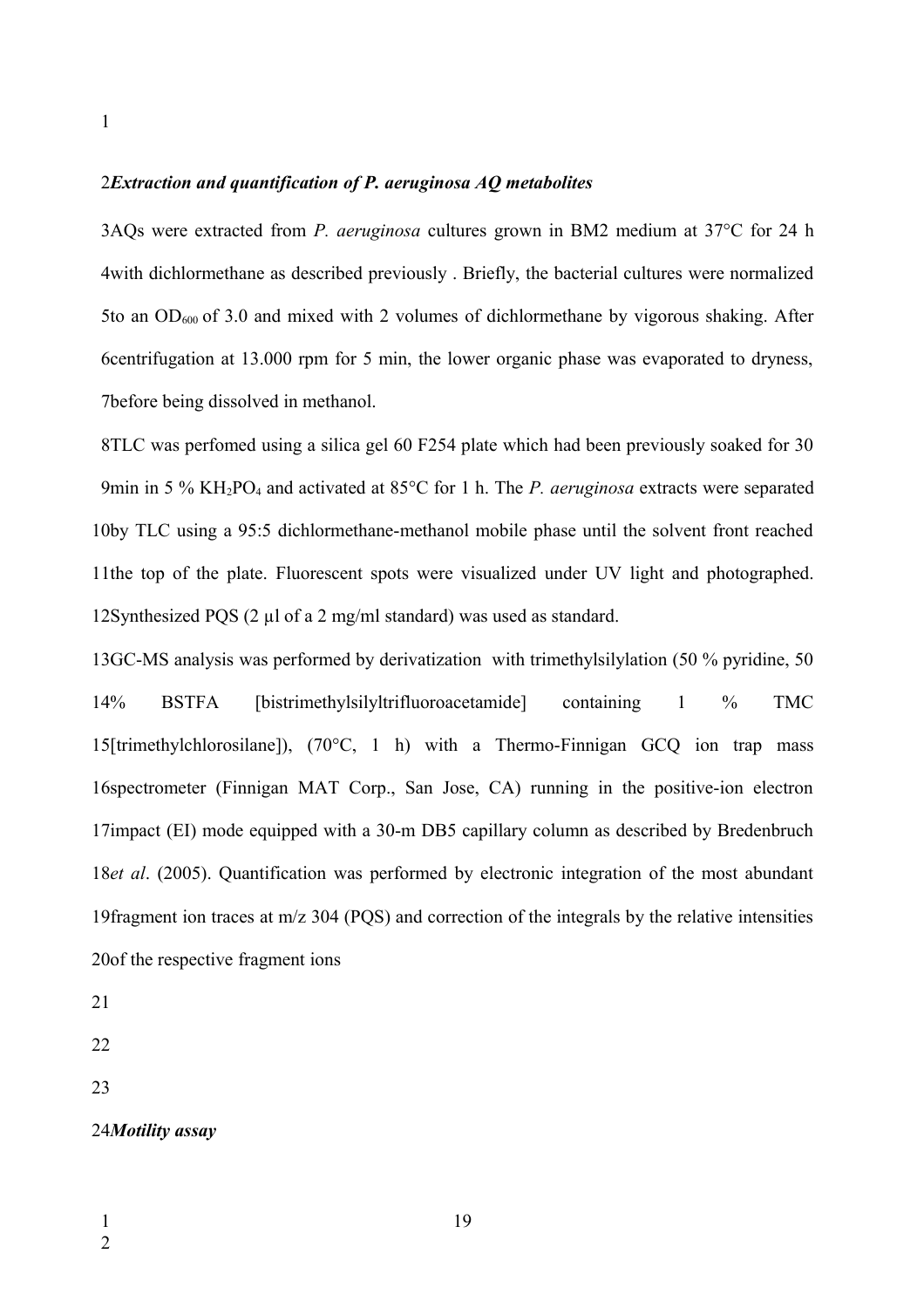Swimming motility of *P. aeruginosa* was evaluated by seeding stationary-phase cells (1 µl of 1 2an OD<sub>600</sub> of 2.0) onto the agar surface of swimming agar plates (BM2, 1.5 % agar, 0.4 % 3glucose, 2 mM  $MgSO_4$  and 10  $\mu$ M FeSO<sub>4</sub>), which were air dried 15 min directly before use. Plates were incubated at 37°C, and the diameter of the circular turbid zone formed by bacterial 4 5 cells migrating from the point of inoculation was measured 16 h postinoculation.

6Swarming migration was analysed by inoculating precultured bacteria (1  $\mu$ l of an OD<sub>600</sub> of 72.0) carefully onto the surface of swarming agar plates [BM2 without  $(NH<sub>4</sub>)<sub>2</sub>SO<sub>4</sub>$ , 1.5 % agar, 80.4 % glucose, 2 mM MgSO<sub>4</sub> and 10  $\mu$ M FeSO<sub>4</sub>]. The plates were incubated at 37°C for 12 h. Swarming motility was assessed by examining the colony sizes and the branch-spreading 9 10 patterns on the semisolid agar medium.

11Twitching motility was assessed by stab inoculating cells to the bottom of LB-agar plates (1.5) 12%) with a toothpick and subsequent 24 h incubation at  $37^{\circ}$ C. Strains capable of twitching 13 motility form a light haze zone of growth at the interface between the agar and the petri plate 14 surrounding the colony, whereas strains defective in twitching motility are supposed to 15 remain clustered in the area of initial inoculation. Attached cells were stained with 1 % crystal 16 violet and the characteristic flat, spreading colony morphology was used as a measure of 17twitching motility.

18

#### 19 Fluorescence assay

20To analyze the *in-vivo* expression level of ExoT in *P. aeruginosa*, the vector pexoT-gfp was 21 digested with EcoRI and cloned in the opposite orientation to the *lac* promoter in pUCP20. 22The resulting plasmid pUCP20*PexoT-gfp* was transformed into the PA14 wildtype and 23PA14 *prmC* mutant strain both harboring the empty vector pME6032, or pME6032*prmC* 24 respectively. P. aeruginosa cultures were grown in SM-Medium supplemented with the 25 respective antibiotics and IPTG at  $37^{\circ}$ C and shaking at 180 rpm to stimulate the T3SS. After 266 h growth, nine aliquots of 200  $\mu$ l of each strain were transferred to the wells of a 96-well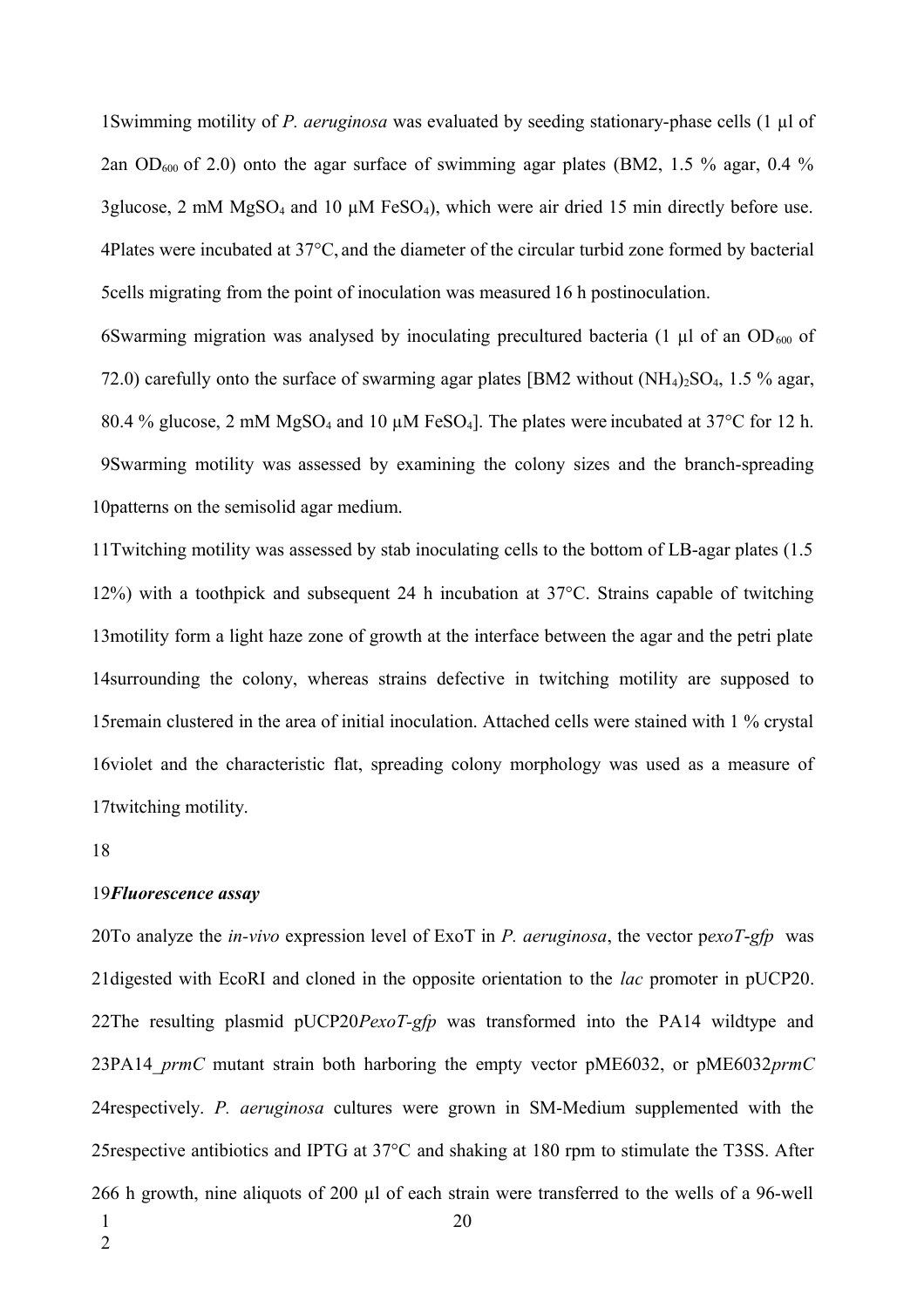plate. Growth and fluorescence kinetics were monitored using a Varioskan Flash (Thermo 1 2Scientific) by with an excitation  $\lambda$  488nm and an emission  $\lambda$  508nm.

#### 3

#### *PrmC purification*  4

5A volume of 500 ml LB supplemented with kanamycin was inoculated 1:25 with an overnight culture of *E. coli* BL21 cells harboring the *prmC* expression vector pET28a*prmC*. The culture 6 7 was grown at 37 $^{\circ}$ C and PrmC expression was induced at OD<sub>600</sub> of 0.5 – 0.8 by addition of 1 8mM IPTG. Subsequently, the culture was shaken overnight at 20°C before harvesting the cells 9by centrifugation. Bacterial cells were resuspended in lysis buffer (50 mM  $\text{NaH}_2\text{PO}_4$ , pH 8.0, 300 mM NaCl, 10 mM imidazole) containing 1 mM DTT, 1 mg/ml lysozyme, protease 10 11inhibitors (Complete mini, EDTA free, Roche) and Benzonase Nuclease (Novagen). After 12ribolysing the cells for 60 s and subsequent centrifugation at 13.000 rpm for 15 min at  $4^{\circ}$ C, 13the supernatant was incubated with nickel-nitrilotriacetic acid agarose resin (Qiagen) for 1 h 14at  $4^{\circ}$ C. The resin was washed with lysis buffer and proteins were eluted with 50 mM 15NaH<sub>2</sub>PO<sub>4</sub>, pH 8.0, 300 mM NaCl containing 1 mM DTT with a stepwise increase in imidazole 16 concentration (50 mM, 100 mM, 150 mM, 250 mM). After SDS-PAGE analysis, the fraction 17 containing pure protein PrmC-His $_6$  (elution with 250 mM imidazol) was dialyzed for 16 h at 184°C in 50 mM NaH<sub>2</sub>PO<sub>4</sub>, pH 8.0 and 300 mM NaCl.

19

#### *Methylation assay*  20

*In-vitro* methylation assays were performed as previously described with minor modifications 21 . For the preparation of PA14 cell lysates, the wild type and *prmC* mutant strain, each 22 23 carrying the PA14 *prfA* expression vector pME6032*prfA*, and the empty vector as control, 24 were grown overnight in LB supplemented with tetracycline. Expression of the release factors 25 was induced by addition of 1 mM IPTG. The cultures were equalized to an  $OD_{600}$  of 20.0 in a 26 volume of 1 ml, centrifuged and cells were washed once in reaction buffer (50 mM Tris, 100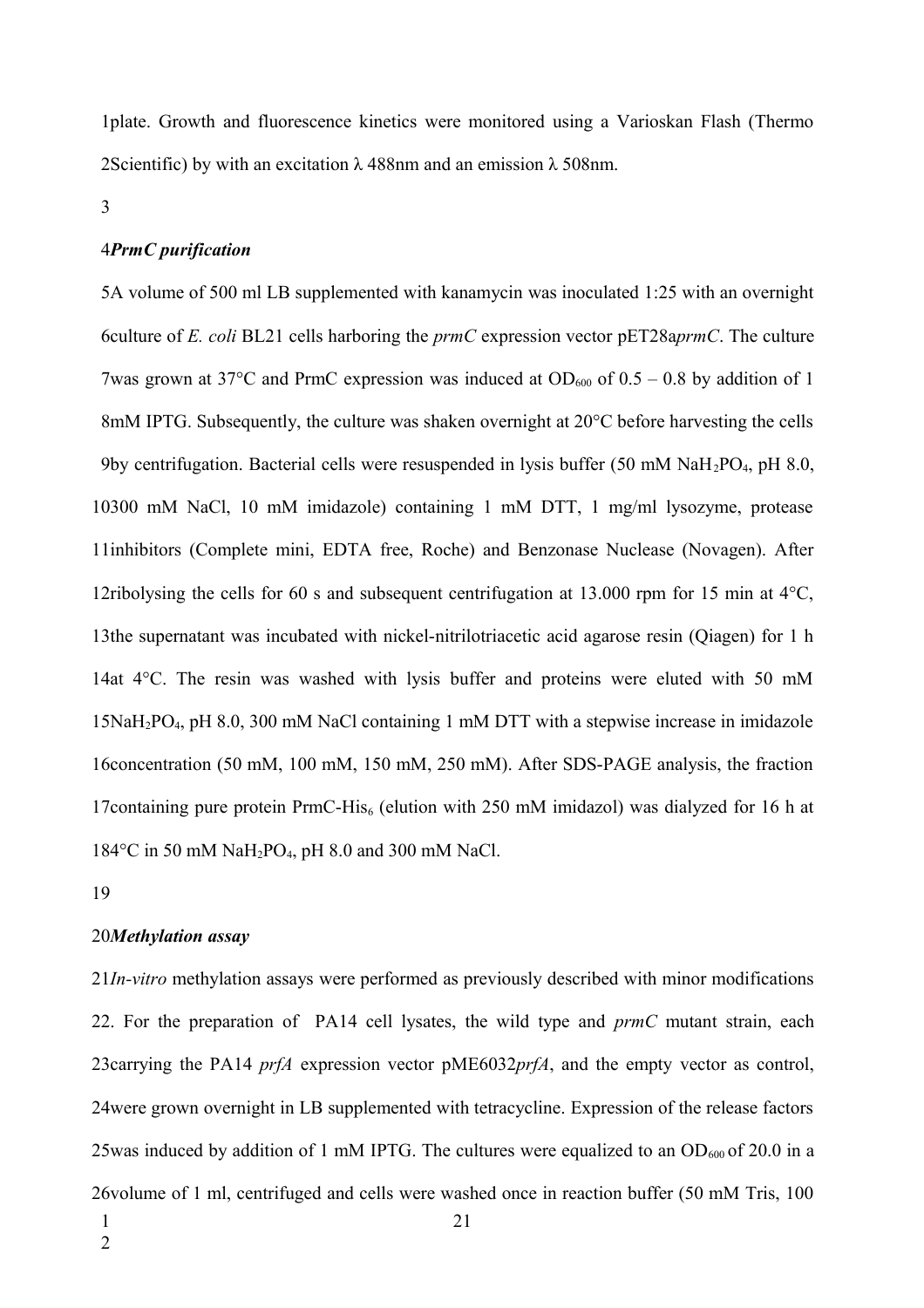mM NaCL, 10 mM EDTA, 20% (v/v) glycerol, pH 8.0) containing protease inhibitors 1 2(Complete mini, EDTA free, Roche). Bacterial pellets were finally resuspended in an equal 3volume of the same buffer. Cells were ribolyzed for 60 s and after centrifugation at 13.000  $4$ rpm for 15 min at  $4^{\circ}$ C the supernatants were directly used for the methylation assay. Protein 5 concentrations were determined using a Bradford reagent (BIO-RAD). The reaction mixture 6was adapted to a final concentration of 30  $\mu$ g/ml PA14 cell lysates, 6  $\mu$ g/ml purified PrmC-7His<sub>6,</sub> 0.6  $\mu$ M [<sup>3</sup>H-methyl]-SAM (specific activity 1 mCi/ml, Hartman analytics) and incubated 8at 37°C. At several time points, 10 µl aliquots were removed, spotted on presoaked and dried 9 filter paper (1 cm<sup>2</sup>, Rotilabo, Roth) and quenched with  $10\%$  (w/v) trichloroacetic acid (TCA). 10The filters were washed twice with 10 % (w/v) TCA for 15 min and once with 95 % EtOH for 1110 min. Air-dried filters were transferred into a 24-well sample plate, covered with 1 ml 12 scintillation fluid and radioactivity was quantified using a microplate liquid scintillation 13 counter (1450 MicroBeta TriLux, Wallac). For autoradiography analysis 20 µl aliquots were 14 removed after 30 min incubation and directly transferred to a NuPAGE 10% Bis-Tris gel. 15After electrophoresis and coomassie staining (acetic acid 10%, methanol 25% coomassie 16brilliant blue R250 0.2%), proteins were washed for 90 min and incubated for 30 min in 17amplification reagent (Amersham Amplify™ Fluorographic Reagent, GE Healthcare), dried 18 and exposed to a High performance autoradiography film (Amersham Hyperfilm<sup>TM</sup> MP, GE 19Healthcare) for 24h at -70°C before developing. In parallel, protein samples were separated 20by SDS-PAGE and bands corresponding to PrfA were digested with trypsin and further 21analyzed by MALDI-TOF.

22

23

24

# 25Acknowledgements

1

2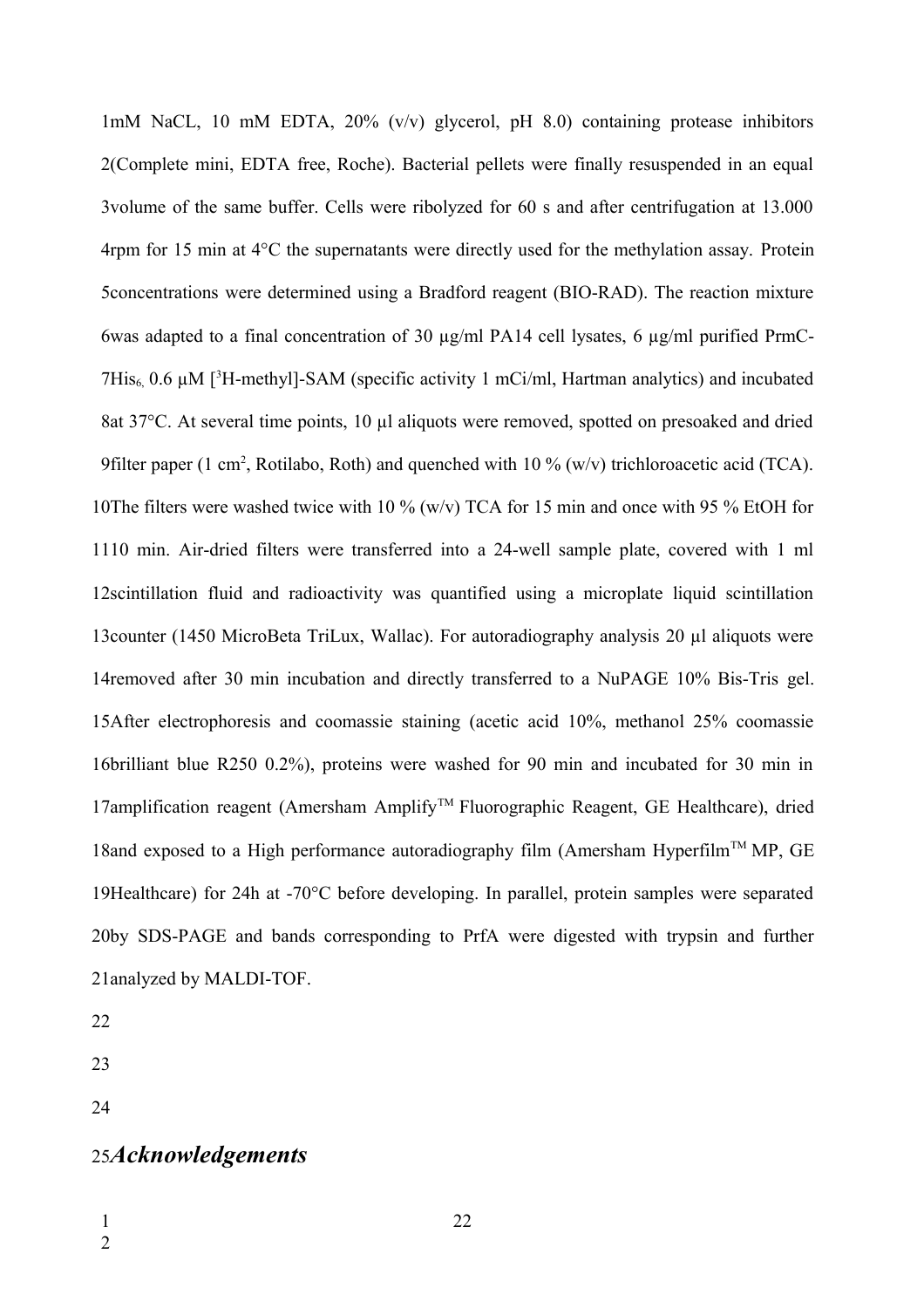We thank Dr. Nakahigashi (Institute for Advanced Biosciences, Yamagata, Japan) for kindly 3supplying the *E. coli* strain CA293 and CK783 respectively. We thank Dr. Stephan Heeb (Nottingham University) for providing the plasmid pME6032 and Ariane Zimmermann for 5 construction of the plasmid pUCP20*PexoT-gfp*. Furthermore we would like to acknowledge Tanja Becker and Bianka Nouri for their technical support. This work was supported by the ERC 2010 Starting Grant RESISTOME [260276]. Stephan Brouwer has been supported by 8the Helmholtz International Graduate School for Infection Research under contract number 9VH-GS-202. There is no conflict of interest to declare by any of the listed authors.

- 
- 
- 
- 
- 
- 
- 
- 
- 
- 
- 
- 
- 
- 
- 
- 

# **References**

- 
-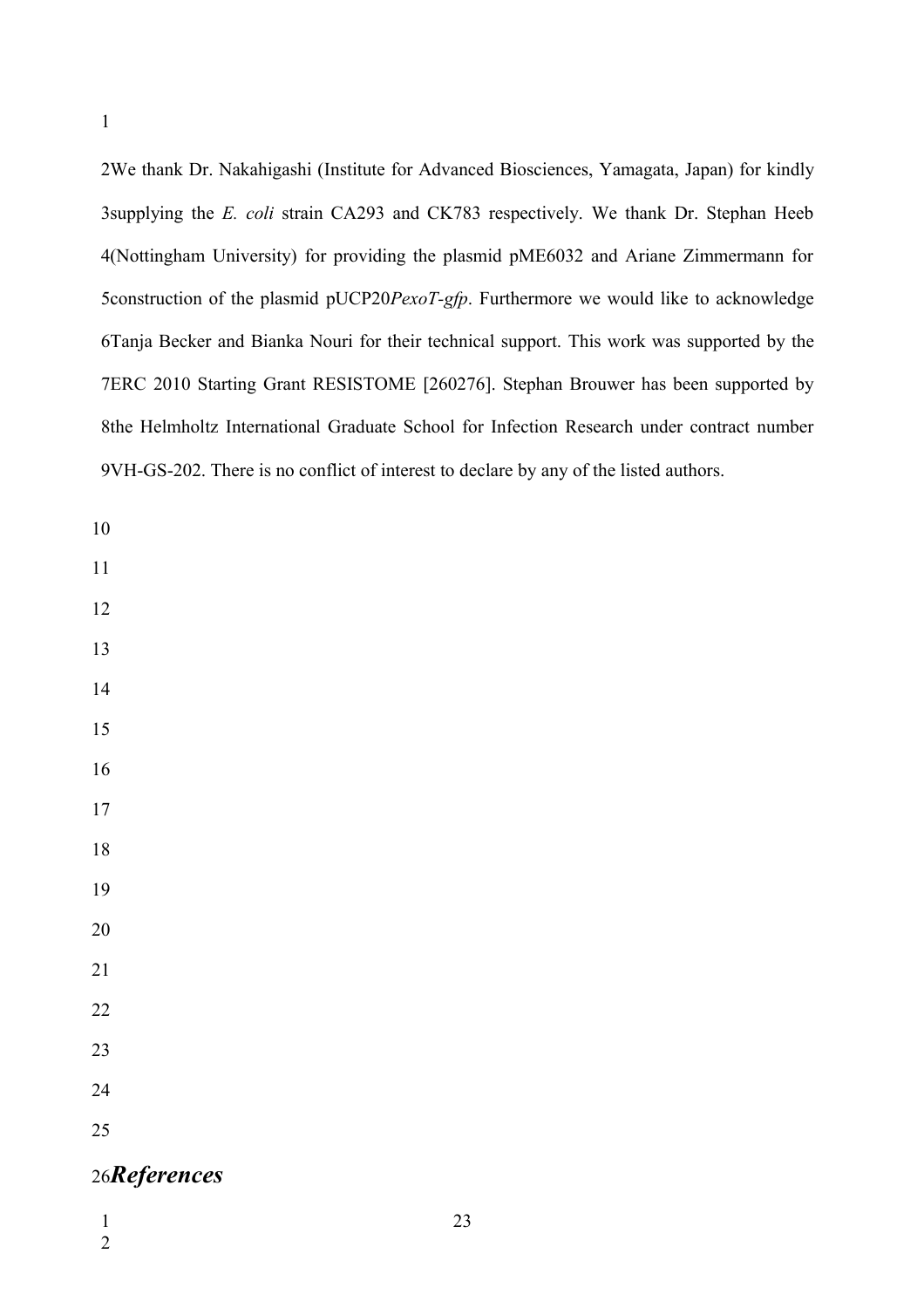1 Aendekerk, S., Diggle, S. P., Song, Z., Hoiby, N., Cornelis, P., Williams, P., and Camara, M. (2005) The MexGHI-OpmD multidrug efflux pump controls growth, antibiotic susceptibility 2 3 and virulence in *Pseudomonas aeruginosa* via 4-quinolone-dependent cell-to-cell communication, *Microbiology 151*, 1113-25. 4

#### 5

Ankenbauer, R. G., and Quan, H. N. (1994) FptA, the Fe(III)-pyochelin receptor of 6 *Pseudomonas aeruginosa*: a phenolate siderophore receptor homologous to hydroxamate 7 siderophore receptors, *Journal of bacteriology 176*, 307-19. 8

### $\overline{Q}$

10 Aperis, G., Fuchs, B. B., Anderson, C. A., Warner, J. E., Calderwood, S. B., and Mylonakis, E. (2007) *Galleria mellonella* as a model host to study infection by the *Francisella tularensis* 11 12live vaccine strain, *Microbes and infection / Institut Pasteur 9*, 729-34.

#### 13

14 Arai, H., Mizutani, M., and Igarashi, Y. (2003) Transcriptional regulation of the nos genes for 15nitrous oxide reductase in *Pseudomonas aeruginosa*, *Microbiology* 149, 29-36.

#### 16

17 Armstrong, S., Yates, S. P., and Merrill, A. R. (2002) Insight into the catalytic mechanism of 18Pseudomonas aeruginosa exotoxin A. Studies of toxin interaction with eukaryotic elongation 19factor-2, *The Journal of biological chemistry* 277, 46669-75.

#### 20

21 Bergin, D., Murphy, L., Keenan, J., Clynes, M., and Kavanagh, K. (2006) Pre-exposure to 22 yeast protects larvae of *Galleria mellonella* from a subsequent lethal infection by *Candida albicans* and is mediated by the increased expression of antimicrobial peptides, *Microbes and* 23 *infection / Institut Pasteur 8*, 2105-12. 24

### 25

26Blackwood, L. L., Stone, R. M., Iglewski, B. H., and Pennington, J. E. (1983) Evaluation of 27Pseudomonas aeruginosa exotoxin A and elastase as virulence factors in acute lung infection, *Infection and immunity 39*, 198-201. 28

### 29

30Bodey, G. P., Bolivar, R., Fainstein, V., and Jadeja, L. (1983) Infections caused by *Pseudomonas aeruginosa*, *Reviews of Infectious Diseases 5*, 279-313. 31

### 32

33 Braun, V. (2001) Iron uptake mechanisms and their regulation in pathogenic bacteria, *International journal of medical microbiology : IJMM 291*, 67-79. 34

### 35

36Caiazza, N. C., Shanks, R. M., and O'Toole, G. A. (2005) Rhamnolipids modulate swarming motility patterns of *Pseudomonas aeruginosa*, *Journal of bacteriology 187*, 7351-61. 37

#### 38

39Champion, O. L., Cooper, I. A., James, S. L., Ford, D., Karlyshev, A., Wren, B. W., et al. (2009) *Galleria mellonella* as an alternative infection model for *Yersinia pseudotuberculosis*, 40 *Microbiology 155*, 1516-22. 41

### 42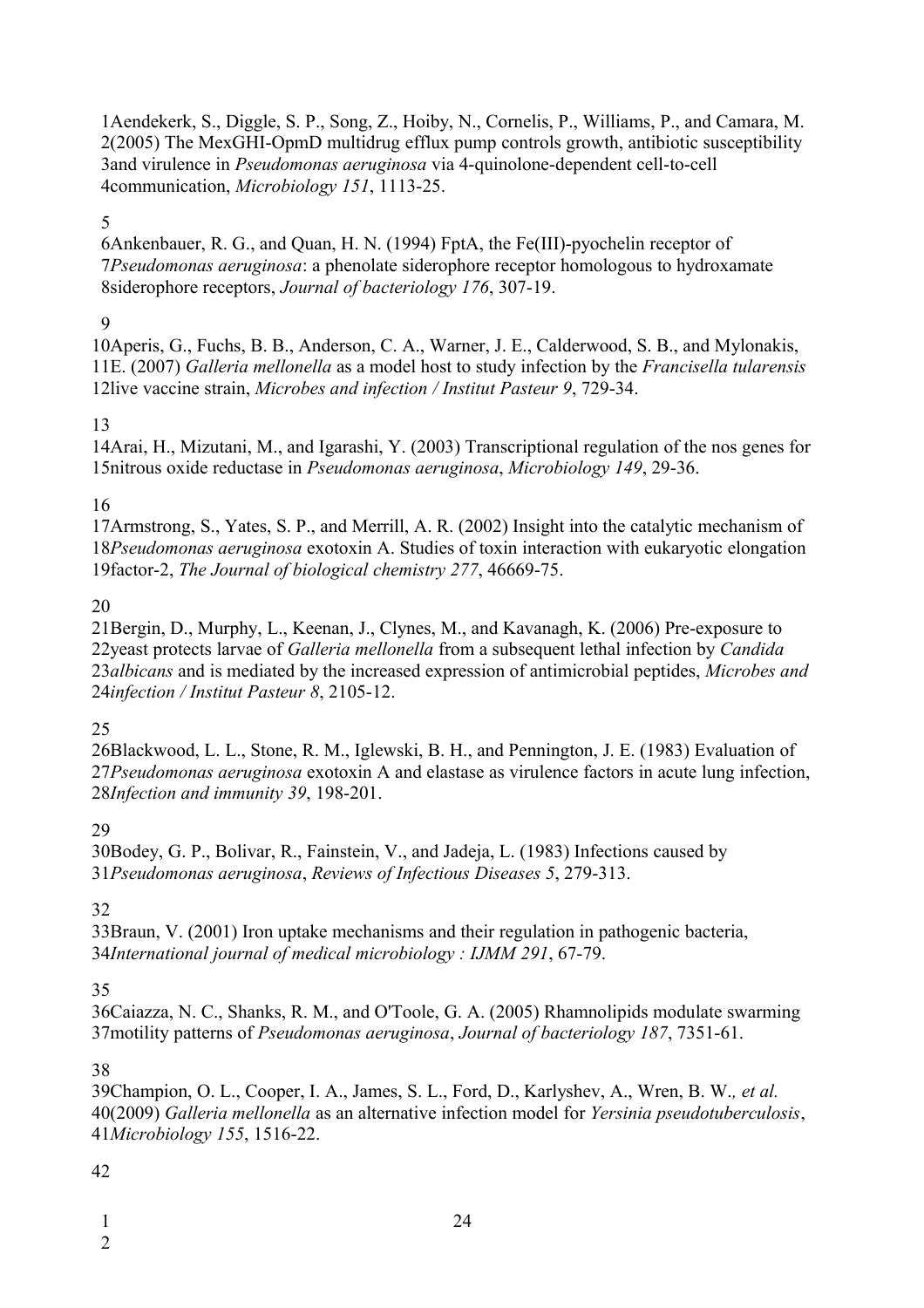Chastre, J., and Fagon, J. Y. (2002) Ventilator-associated pneumonia, *Am J Respir Crit Care*  1 *Med 165*, 867-903. 2

3

Chugani, S., and Greenberg, E. P. (2007) The influence of human respiratory epithelia on 4 *Pseudomonas aeruginosa* gene expression, *Microb Pathog 42*, 29-35. 5

### 6

7 Colson, C. (1977) Genetics of ribosomal protein methylation in Escherichia coli. I. A mutant 8deficient in methylation of protein L11, *Molecular & general genetics : MGG 154*, 167-73.

### **9**

10Cox, C. D. (1980) Iron uptake with ferripyochelin and ferric citrate by *Pseudomonas aeruginosa*, *Journal of bacteriology 142*, 581-7. 11

### 12

13Deziel, E., Lepine, F., Milot, S., He, J., Mindrinos, M. N., Tompkins, R. G., and Rahme, L. G. (2004) Analysis of *Pseudomonas aeruginosa* 4-hydroxy-2-alkylquinolines (HAQs) reveals a 14 15role for 4-hydroxy-2-heptylquinoline in cell-to-cell communication, *Proceedings of the National Academy of Sciences of the United States of America 101*, 1339-44. 16

17

18Diggle, S. P., Matthijs, S., Wright, V. J., Fletcher, M. P., Chhabra, S. R., Lamont, I. L., et al. (2007) The *Pseudomonas aeruginosa* 4-quinolone signal molecules HHQ and PQS play 19 20 multifunctional roles in quorum sensing and iron entrapment, *Chemistry & biology 14*, 87-96.

### 21

22Diggle, S. P., Winzer, K., Chhabra, S. R., Worrall, K. E., Camara, M., and Williams, P. 23(2003) The *Pseudomonas aeruginosa* quinolone signal molecule overcomes the cell density-24 dependency of the quorum sensing hierarchy, regulates rhl-dependent genes at the onset of 25 stationary phase and can be produced in the absence of LasR, *Molecular microbiology* 50, 29-2643.

27

28Dötsch, A., Eckweiler, D., Schniederjans, M., Zimmermann, A., Jensen, V., Scharfe, M., et 29al. (2012) The *Pseudomonas aeruginosa* Transcriptome in Planktonic Cultures and Static Biofilms Using RNA Sequencing, *PloS one 7*, e31092. 30

31

32Elsheikh, L. E., Kronevi, T., Wretlind, B., Abaas, S., and Iglewski, B. H. (1987) Assessment 33 of elastase as a *Pseudomonas aeruginosa* virulence factor in experimental lung infection in 34mink, Veterinary microbiology 13, 281-9.

35

Engel, J., and Balachandran, P. (2009) Role of *Pseudomonas aeruginosa* type III effectors in 36 37 disease, *Current opinion in microbiology* 12, 61-6.

38

39Farrow, J. M., 3rd, Sund, Z. M., Ellison, M. L., Wade, D. S., Coleman, J. P., and Pesci, E. C. (2008) PqsE functions independently of PqsR-*Pseudomonas* quinolone signal and enhances 40 41the rhl quorum-sensing system, *Journal of bacteriology* 190, 7043-51.

42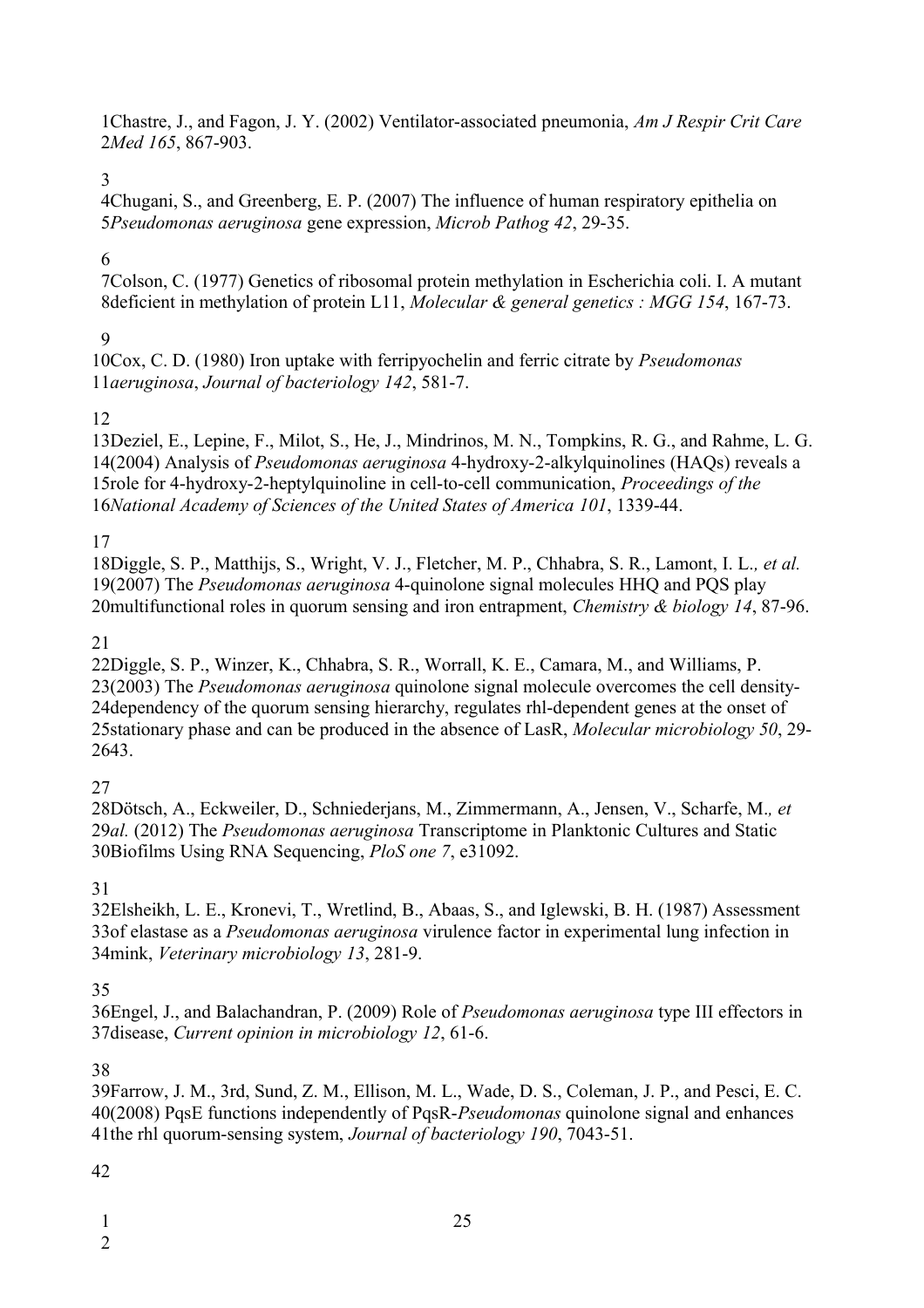Fedhila, S., Daou, N., Lereclus, D., and Nielsen-LeRoux, C. (2006) Identification of *Bacillus cereus* internalin and other candidate virulence genes specifically induced during oral 3infection in insects, *Molecular microbiology* 62, 339-55.

#### 

5 Figaro, S., Scrima, N., Buckingham, R. H., and Heurgue-Hamard, V. (2008) Hem K2 protein, encoded on human chromosome 21, methylates translation termination factor eRF1, *FEBS letters 582*, 2352-6.

### 

Folders, J., Algra, J., Roelofs, M. S., van Loon, L. C., Tommassen, J., and Bitter, W. (2001) 10Characterization of *Pseudomonas aeruginosa* chitinase, a gradually secreted protein, *Journal of bacteriology 183*, 7044-52.

### 

13Gallagher, L. A., McKnight, S. L., Kuznetsova, M. S., Pesci, E. C., and Manoil, C. (2002) 14 Functions required for extracellular quinolone signaling by *Pseudomonas aeruginosa*, *Journal of bacteriology 184*, 6472-80.

### 

17Garbom, S., Olofsson, M., Bjornfot, A. C., Srivastava, M. K., Robinson, V. L., Oyston, P. C., 18et al. (2007) Phenotypic characterization of a virulence-associated protein, VagH, of *Yersinia* 19pseudotuberculosis reveals a tight link between VagH and the type III secretion system, *Microbiology 153*, 1464-73.

### 

22 Garcia-Lara, J., Needham, A. J., and Foster, S. J. (2005) Invertebrates as animal models for *Staphylococcus aureus* pathogenesis: a window into host-pathogen interaction, *FEMS immunology and medical microbiology 43*, 311-23.

### 

26Gething, M. J., and Sambrook, J. (1992) Protein folding in the cell, *Nature* 355, 33-45.

### 

28Glessner, A., Smith, R. S., Iglewski, B. H., and Robinson, J. B. (1999) Roles of *Pseudomonas aeruginosa* las and rhl quorum-sensing systems in control of twitching motility, *Journal of bacteriology 181*, 1623-9.

### 

32Hauser, A. R. (2009) The type III secretion system of *Pseudomonas aeruginosa*: infection by 33injection, *Nature reviews. Microbiology* 7, 654-65.

### 

35 Hazan, R., He, J., Xiao, G., Dekimpe, V., Apidianakis, Y., Lesic, B., et al. (2010) 36Homeostatic interplay between bacterial cell-cell signaling and iron in virulence, *PLoS pathogens 6*, e1000810.

### 

39Heurgue-Hamard, V., Champ, S., Engstrom, A., Ehrenberg, M., and Buckingham, R. H. (2002) The hemK gene in *Escherichia coli* encodes the N(5)-glutamine methyltransferase that modifies peptide release factors, *The EMBO journal 21*, 769-78.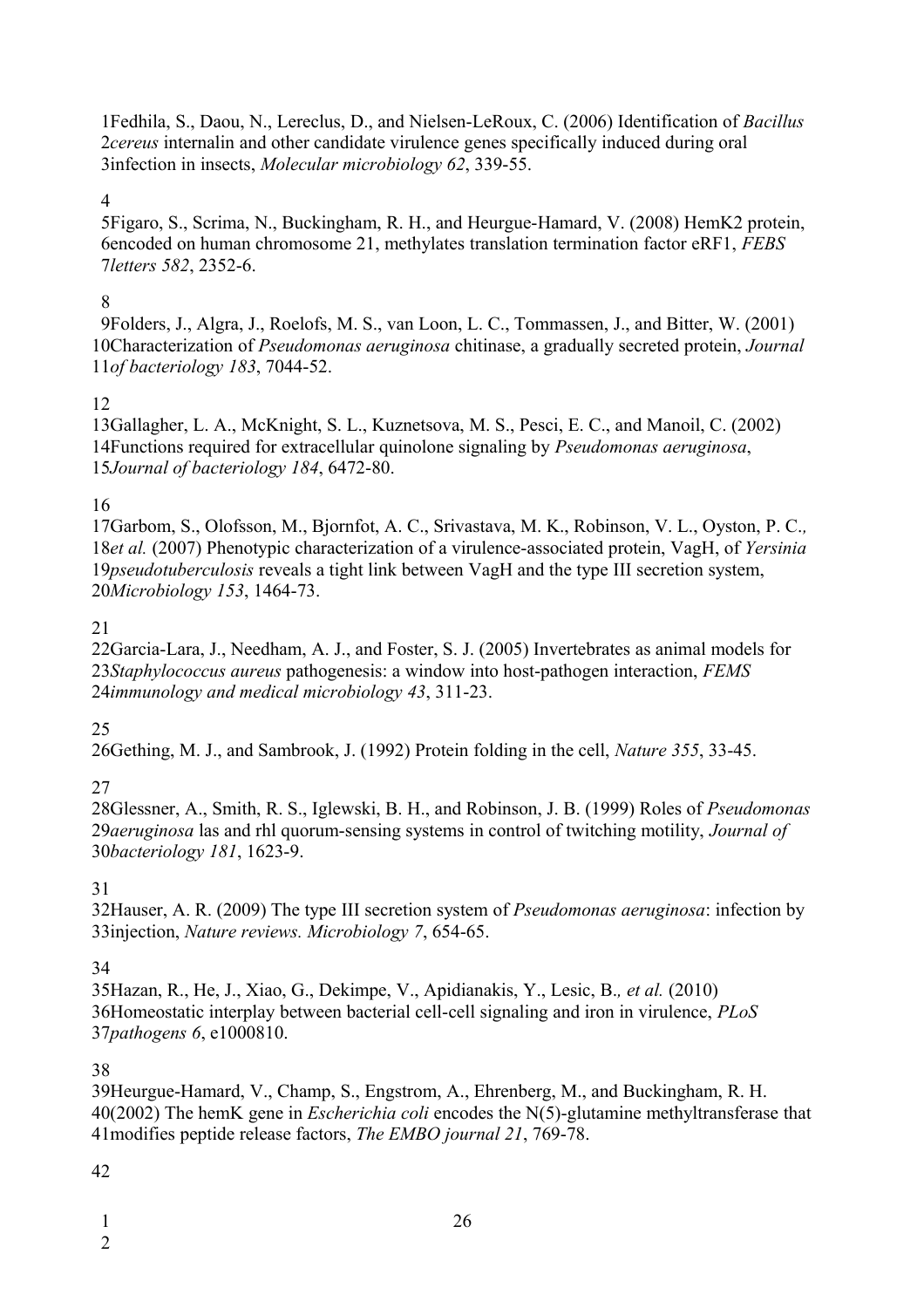1Heurgue-Hamard, V., Champ, S., Mora, L., Merkulova-Rainon, T., Kisselev, L. L., and 2Buckingham, R. H. (2005) The glutamine residue of the conserved GGQ motif in *Saccharomyces cerevisiae* release factor eRF1 is methylated by the product of the YDR140w 3 gene, *The Journal of biological chemistry 280*, 2439-45. 4

#### 5

6Hong, Y. Q., and Ghebrehiwet, B. (1992) Effect of *Pseudomonas aeruginosa* elastase and 7alkaline protease on serum complement and isolated components C1q and C3, *Clinical immunology and immunopathology 62*, 133-8. 8

#### $\overline{Q}$

10Hornef, M. W., Roggenkamp, A., Geiger, A. M., Hogardt, M., Jacobi, C. A., and Heesemann, 11J. (2000) Triggering the ExoS regulon of *Pseudomonas aeruginosa*: A GFP-reporter analysis 12of exoenzyme (Exo) S, ExoT and ExoU synthesis, *Microbial pathogenesis* 29, 329-43.

#### 13

14Hutchison, M. L., and Govan, J. R. (1999) Pathogenicity of microbes associated with cystic fibrosis, *Microbes Infect 1*, 1005-14. 15

#### 16

17Jander, G., Rahme, L. G., and Ausubel, F. M. (2000) Positive correlation between virulence 18of Pseudomonas aeruginosa mutants in mice and insects, *Journal of bacteriology* 182, 3843-195.

#### 20

21John, M., Kudva, I. T., Griffin, R. W., Dodson, A. W., McManus, B., Krastins, B., et al. (2005) Use of in vivo-induced antigen technology for identification of *Escherichia col*i 22 23O157:H7 proteins expressed during human infection, *Infection and immunity* 73, 2665-79.

### 24

25 Kessler, E., Safrin, M., Olson, J. C., and Ohman, D. E. (1993) Secreted LasA of *Pseudomonas aeruginosa* is a staphylolytic protease, *The Journal of biological chemistry 268*, 26 277503-8.

#### 28

29 Konig, B., Jaeger, K. E., Sage, A. E., Vasil, M. L., and Konig, W. (1996) Role of *Pseudomonas aeruginosa* lipase in inflammatory mediator release from human inflammatory 30 31 effector cells (platelets, granulocytes, and monocytes), *Infection and immunity* 64, 3252-8.

#### 32

33Latifi, A., Foglino, M., Tanaka, K., Williams, P., and Lazdunski, A. (1996) A hierarchical 34 quorum-sensing cascade in *Pseudomonas aeruginosa* links the transcriptional activators LasR 35 and RhIR (VsmR) to expression of the stationary-phase sigma factor RpoS, Molecular *microbiology 21*, 1137-46. 36

#### 37

38Liberati, N. T., Urbach, J. M., Miyata, S., Lee, D. G., Drenkard, E., Wu, G., et al. (2006) An 39ordered, nonredundant library of *Pseudomonas aeruginosa* strain PA14 transposon insertion 40mutants, *Proceedings of the National Academy of Sciences of the United States of America 103*, 2833-8. 41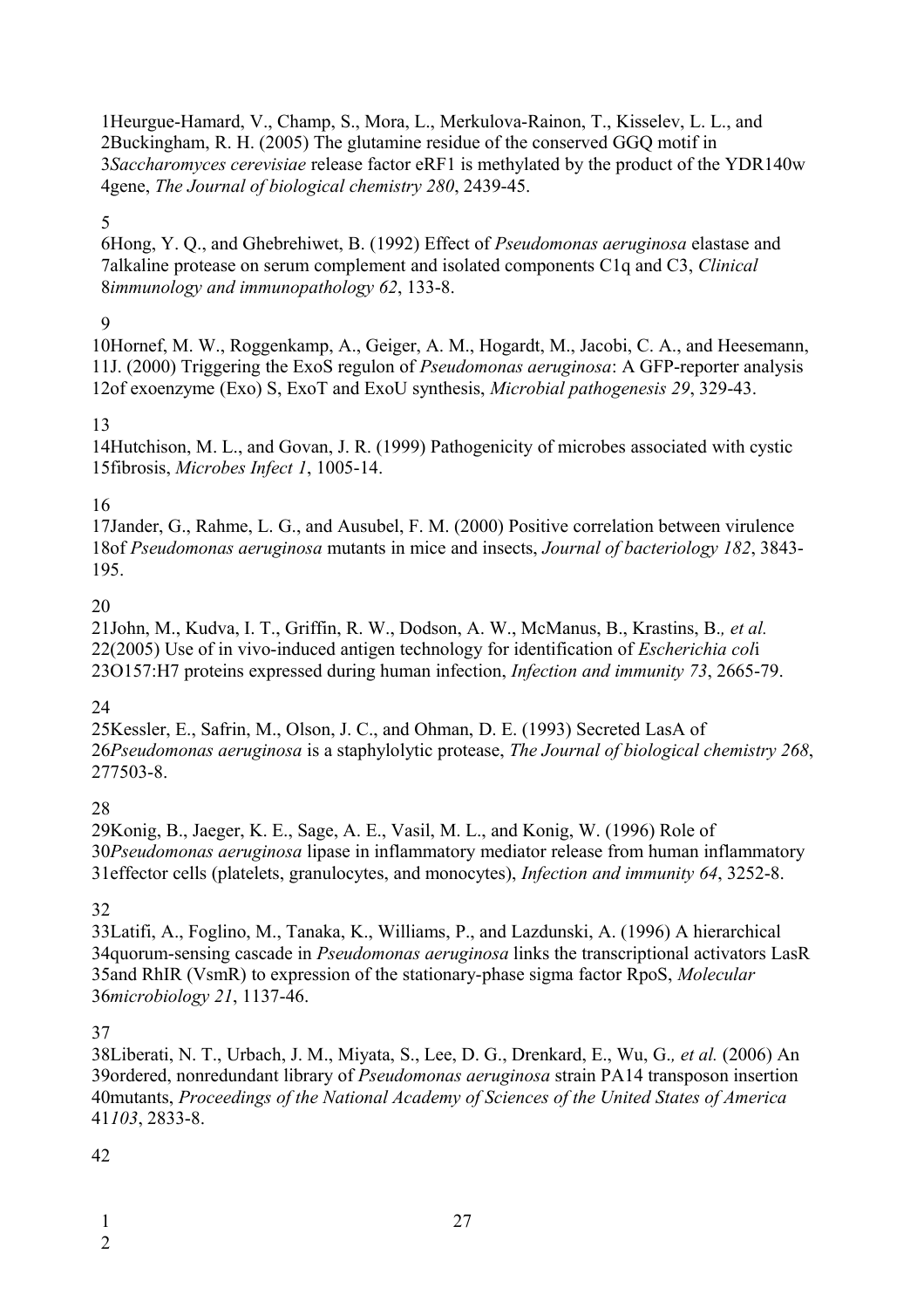Lyczak, J. B., Cannon, C. L., and Pier, G. B. (2000) Establishment of *Pseudomonas*  1 *aeruginosa* infection: lessons from a versatile opportunist, *Microbes and Infection 2*, 1051- 2 31060.

4

Lyczak, J. B., Cannon, C. L., and Pier, G. B. (2002) Lung infections associated with cystic 5 fibrosis, *Clinical microbiology reviews 15*, 194-222. 6

### 7

8Mavrodi, D. V., Bonsall, R. F., Delaney, S. M., Soule, M. J., Phillips, G., and Thomashow, L. 9S. (2001) Functional analysis of genes for biosynthesis of pyocyanin and phenazine-1-10carboxamide from *Pseudomonas aeruginosa* PAO1, *Journal of bacteriology* 183, 6454-65.

### 11

12McGrath, S., Wade, D. S., and Pesci, E. C. (2004) Dueling quorum sensing systems in 13Pseudomonas aeruginosa control the production of the *Pseudomonas* quinolone signal (PQS), *FEMS microbiology letters 230*, 27-34. 14

### 15

16Miyata, S., Casey, M., Frank, D. W., Ausubel, F. M., and Drenkard, E. (2003) Use of the 17 Galleria mellonella caterpillar as a model host to study the role of the type III secretion 18 system in *Pseudomonas aeruginosa* pathogenesis, *Infection and immunity* 71, 2404-13.

### 19

20 Mukherjee, K., Altincicek, B., Hain, T., Domann, E., Vilcinskas, A., and Chakraborty, T. (2010) *Galleria mellonella* as a model system for studying *Listeria* pathogenesis, *Applied and* 21 *environmental microbiology 76*, 310-7. 22

### 23

24Mylonakis, E., Moreno, R., El Khoury, J. B., Idnurm, A., Heitman, J., Calderwood, S. B., et *al.* (2005) *Galleria mellonella* as a model system to study *Cryptococcus neoformans* 25 26pathogenesis, *Infection and immunity* 73, 3842-50.

### 27

28Nakahigashi, K., Kubo, N., Narita, S., Shimaoka, T., Goto, S., Oshima, T., et al. (2002) 29HemK, a class of protein methyl transferase with similarity to DNA methyl transferases, 30 methylates polypeptide chain release factors, and hemK knockout induces defects in 31translational termination, *Proceedings of the National Academy of Sciences of the United States of America 99*, 1473-8. 32

### 33

34Ochsner, U. A., Koch, A. K., Fiechter, A., and Reiser, J. (1994) Isolation and characterization 35 of a regulatory gene affecting rhamnolipid biosurfactant synthesis in *Pseudomonas aeruginosa*, *Journal of bacteriology 176*, 2044-54. 36

### 37

38Ochsner, U. A., Reiser, J., Fiechter, A., and Witholt, B. (1995) Production of *Pseudomonas aeruginosa* Rhamnolipid Biosurfactants in Heterologous Hosts, *Applied and environmental*  39 *microbiology 61*, 3503-6. 40

### 41

42Pannekoek, Y., Heurgue-Hamard, V., Langerak, A. A., Speijer, D., Buckingham, R. H., and 43 van der Ende, A. (2005) The N5-glutamine S-adenosyl-L-methionine-dependent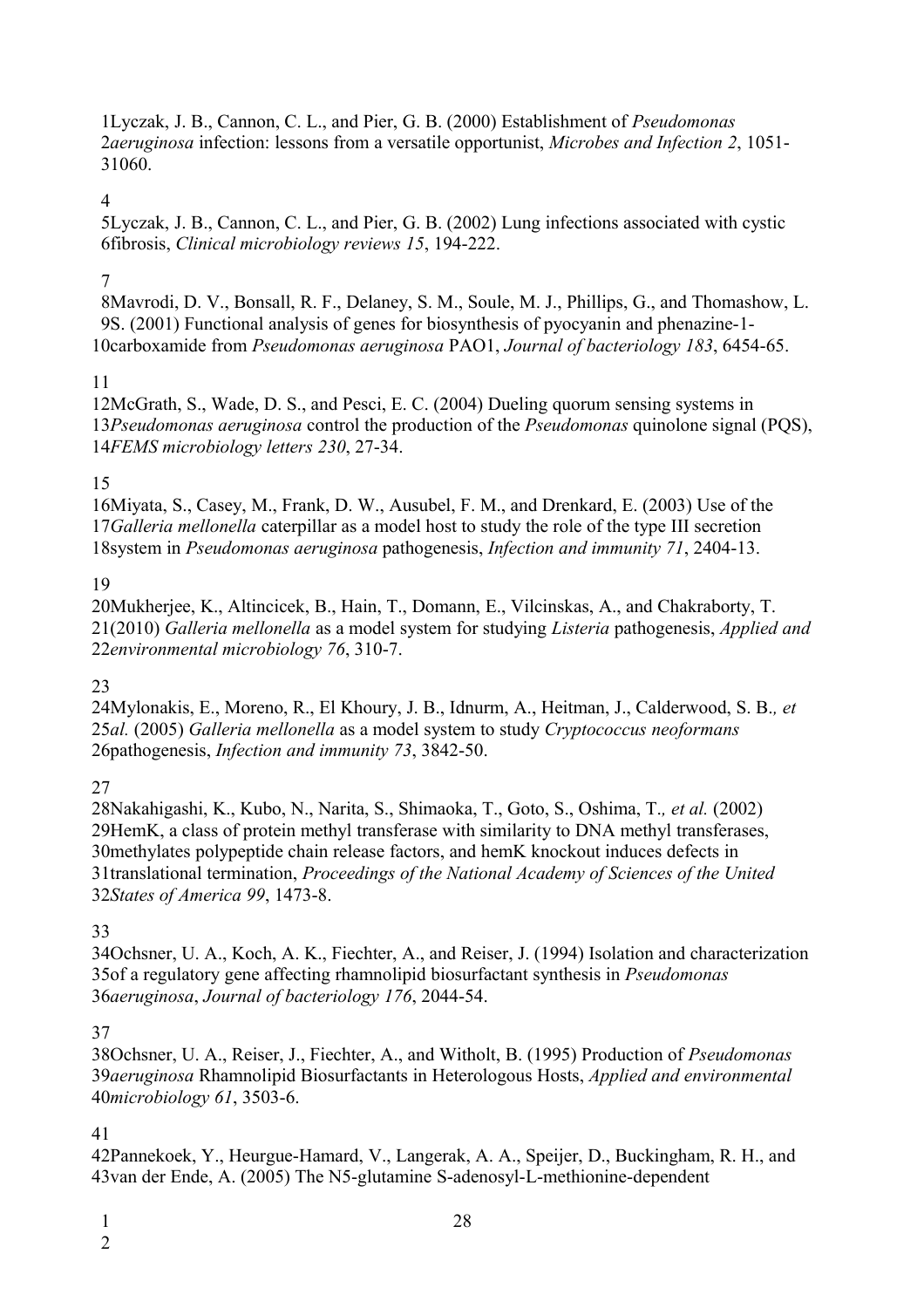methyltransferase PrmC/HemK in *Chlamydia trachomatis* methylates class 1 release factors, *Journal of bacteriology 187*, 507-11.

#### 

Park, S. Y., Kim, K. M., Lee, J. H., Seo, S. J., and Lee, I. H. (2007) Extracellular gelatinase of *Enterococcus faecalis* destroys a defense system in insect hemolymph and human serum, *Infection and immunity 75*, 1861-9.

#### 

Park, Y., Yilmaz, O., Jung, I. Y., and Lamont, R. J. (2004) Identification of *Porphyromonas gingivalis* genes specifically expressed in human gingival epithelial cells by using differential 10display reverse transcription-PCR, *Infection and immunity* 72, 3752-8.

#### 

12Pesci, E. C., Milbank, J. B., Pearson, J. P., McKnight, S., Kende, A. S., Greenberg, E. P., and 13Iglewski, B. H. (1999) Quinolone signaling in the cell-to-cell communication system of *Pseudomonas aeruginosa*, *Proceedings of the National Academy of Sciences of the United States of America 96*, 11229-34.

#### 

17Polevoda, B., Span, L., and Sherman, F. (2006) The yeast translation release factors Mrf1p 18 and Sup45p (eRF1) are methylated, respectively, by the methyltransferases Mtq1p and Mtq2p, *The Journal of biological chemistry 281*, 2562-71.

#### 

21 Rampioni, G., Pustelny, C., Fletcher, M. P., Wright, V. J., Bruce, M., Rumbaugh, K. P., et al. 22(2010) Transcriptomic analysis reveals a global alkyl-quinolone-independent regulatory role 23 for PqsE in facilitating the environmental adaptation of *Pseudomonas aeruginosa* to plant and 24animal hosts, *Environmental microbiology* 12, 1659-73.

#### 

26 Schuster, M., Lostroh, C. P., Ogi, T., and Greenberg, E. P. (2003) Identification, timing, and 27 signal specificity of *Pseudomonas aeruginosa* quorum-controlled genes: a transcriptome 28analysis, *Journal of bacteriology* 185, 2066-79.

#### 

30Verstraeten, N., Braeken, K., Debkumari, B., Fauvart, M., Fransaer, J., Vermant, J., and 31 Michiels, J. (2008) Living on a surface: swarming and biofilm formation, *Trends in microbiology 16*, 496-506.

#### 

Webb, J. S., Thompson, L. S., James, S., Charlton, T., Tolker-Nielsen, T., Koch, B.*, et al.* (2003) Cell death in *Pseudomonas aeruginosa* biofilm development, *Journal of bacteriology 185*, 4585-92.

#### 

38Wilhelm, S., Gdynia, A., Tielen, P., Rosenau, F., and Jaeger, K. E. (2007) The autotransporter 39 esterase EstA of *Pseudomonas aeruginosa* is required for rhamnolipid production, cell motility, and biofilm formation, *Journal of bacteriology 189*, 6695-703.

#### 

Williams, P., and Camara, M. (2009) Quorum sensing and environmental adaptation in *Pseudomonas aeruginosa*: a tale of regulatory networks and multifunctional signal molecules, *Current opinion in microbiology 12*, 182-91.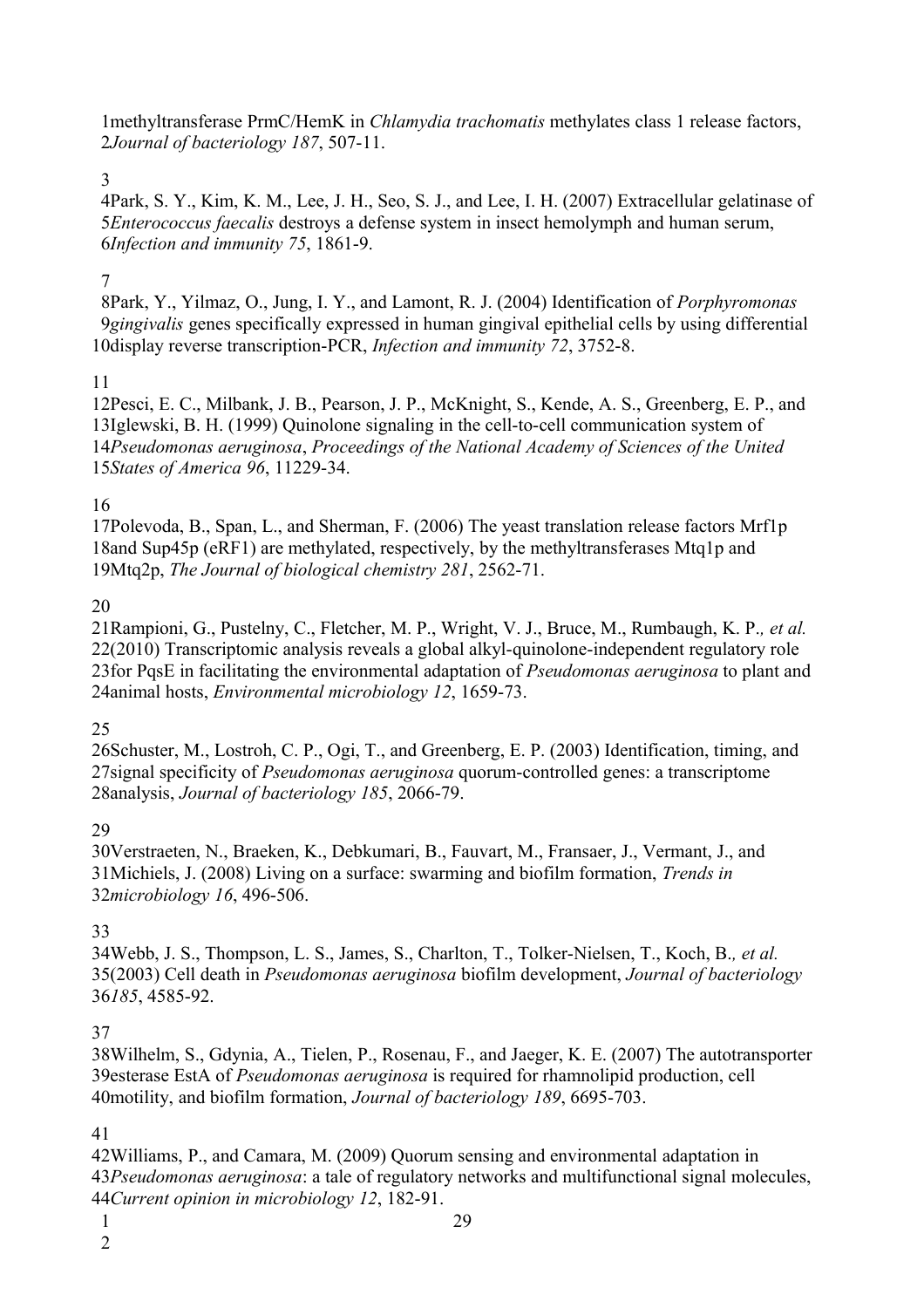#### 1

2Xu, H., Lin, W., Xia, H., Xu, S., Li, Y., Yao, H., et al. (2005) Influence of ptsP gene on pyocyanin production in *Pseudomonas aeruginosa*, *FEMS microbiology letters 253*, 103-9. 3

4

5Zumft, W. G., and Kroneck, P. M. (2007) Respiratory transformation of nitrous oxide (N2O) to dinitrogen by Bacteria and Archaea, *Advances in microbial physiology 52*, 107-227. 6

7

8

| PA14 number | PAO1<br>orthologs | Protein<br>name | Fold<br>change           | Description                                                |
|-------------|-------------------|-----------------|--------------------------|------------------------------------------------------------|
| PA14_05230  | PA0400            |                 | $-5.3$                   | cystathionine gamma-lyase                                  |
| PA14_09150  | PA4236            | KatA            | $-9.4$                   | Catalase                                                   |
| PA14 09400  | PA4217            | PhzS            | $-18.2$                  | phenazine biosynthesis protein PhzS                        |
| PA14 09420  | PA1904            | PhzF1           | $-10.4$                  | phenazine biosynthesis protein phzF1                       |
| PA14 09440  | PA1903            | PhzE1           | $-30.3$                  | phenazine biosynthesis protein PhzE                        |
| PA14 09450  | PA1902            | PhzD1           | $\overline{\phantom{a}}$ | phenazine biosynthesis protein PhzD1                       |
| PA14 09470  | PA4211            | PhzB1           | $\overline{\phantom{a}}$ | phenazine biosynthesis protein phzB1                       |
| PA14_11810  | PA4022            |                 | $-7.0$                   | putative aldehyde dehydrogenase                            |
| PA14_15890  | PA3751            | PurT            | $+5.9$                   | phosphoribosylglycinamide formyltransferase 2              |
| PA14 17060  | PA3656            | RpsB            | $+7.179$                 | 30S ribosomal protein S2                                   |
| PA14 27960  | PA2796            | Tal             | $+4.705$                 | transaldolase B                                            |
| PA14 25390  | PA2991            | Sth             | $-10.4$                  | soluble pyridine nucleotide transhydrogenase               |
| PA14_34870  | PA2300            | ChiC            | $\overline{\phantom{a}}$ | chitinolytic enzyme                                        |
| PA14_35490  | PA2250            | lpdV            | $-2.7$                   | dihydrolipoamide dehydrogenase (Energy<br>metabolism)      |
| PA14_35500  | PA2249            |                 | $-4.9$                   | branched-chain alpha-keto acid dehydrogenase<br>subunit E2 |
| PA14_39960  | PA1900            | PhzB2           | $-20.8$                  | phenazine biosynthesis protein PhzB2                       |
| PA14 41390  | PA1793            | PpiB            | $+2.4$                   | peptidyl-prolyl cis-trans isomerase B                      |
| PA14 50290  | PA1092            | FliC            | $+2.3$                   | flagellin type B                                           |
| PA14 54660  | PA0744            |                 | $-3.8$                   | enoyl-CoA hydratase/isomerise                              |
| PA14_56240  | PA4329            | PykA            | $-4.4$                   | pyruvate kinase                                            |
| PA14_57010  | PA4385            | GroEL           | $-12.34$                 | chaperonin GroEL                                           |
| PA14 57275  | PA4407            | FtsZ            | $+5.232$                 | cell division protein FtsZ                                 |
| PA14_60800  | PA4595            |                 | $-4.3$                   | putative ABC transporter ATP-binding protein               |
| PA14 61780  | PA4671            |                 | $-3.6$                   | 50S ribosomal protein L25/general stress protein<br>Ctc    |
| PA14_64520  | PA4880            |                 | $+ 5.4$                  | putative bacterioferritin                                  |
| PA14 68340  | PA5172            | ArcB            | $-9.6$                   | ornithine carbamoyltransferase                             |

10

11In PA14  $pmC$  26 proteins were identified to be differentially expressed. A positive value indicates a higher 12expression in the absence of PrmC as compared to the wildtype. When the fold change was indicated with a dash 13(--) the protein was not identified in PA14\_prmC.

1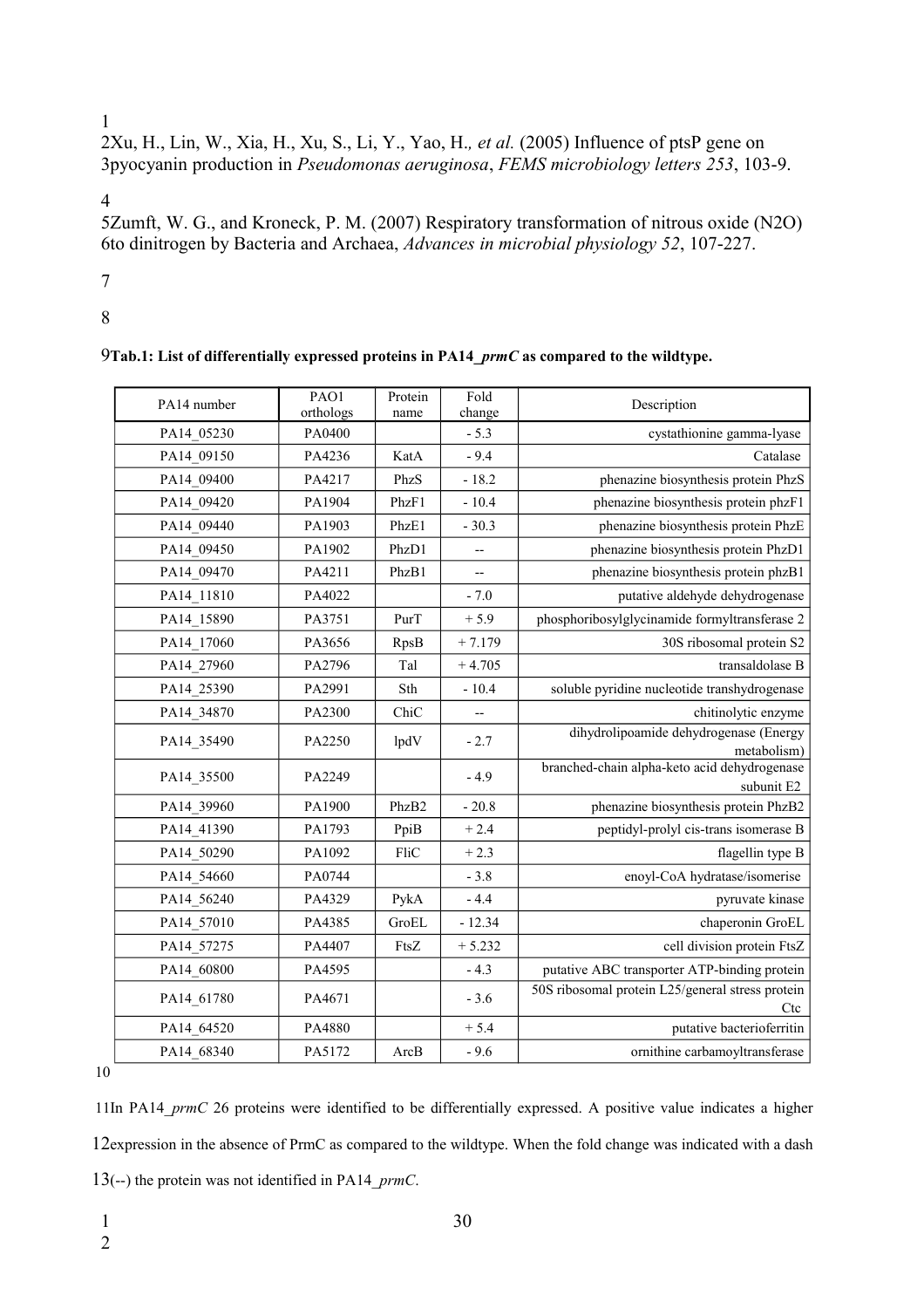# *Figure legends* 2

#### **Fig. 1: Pyocyanin production by PA14 wildtype and the** *prmC* **and** *pqsE* **transposon mutants**. 3

All strains harbored the empty plasmid vector pUCP20 (white), pUCP20*pqsE* (grey) or pUCP20*prmC* (dark 4 5grey). Bacterial cultures were grown in BM2 medium and pyocyanin was extracted after 24 h growth (late stationary phase). Error bars represent one standard deviation of the mean value from three independent 6 7experiments, \* *P* ≤ 0.05 PA14 pUCP20 versus PA14 pUCP20*pqsE*.

8

1

#### **Fig. 2: Growth of the** *E. coli\_prmC* **knockout mutant CK783 complemented with PrmC from PA14.**  9

10Growth of *E. coli* wildtype strain CA293 (square), the *prmC* mutant strain CK783 (filled triangle) both harboring 11the empty plasmid vector pET28a and CK783 overexpressing *prmC* via pET28a*prmC* (grey circle). The growth 12media LB broth was supplemented with 1 mM IPTG. Data represent the mean from three independent 13experiments, \*  $P \le 0.05$  and \*\*\*  $P \le 0.001$  CK783 pET28a versus CA293 pET28a.

14

#### **Fig. 3: SAM-dependent methyltransferase activity of PrmC.** 15

16Cell lysates from PA14 wildtype and PA14 *prmC* carrying the empty plasmid pME6032 or pME6032*prfA* were 17incubated with purified PrmC and [<sup>3</sup>H-methyl]-SAM. Methylation was quantified using a microplate liquid 18 scintillation counter (1450 MicroBeta TriLux, Wallac). Data represent the mean from three independent 19 experiments, \*\*  $P \le 0.01$  and \*\*\*  $P \le 0.001$  PA14 wildtype pME6032 versus PA14\_prmC pME6032 and PA14 20wildtype pME6032prfA versus PA14\_prmC pME6032prfA.

21

#### **Fig. 4: Western blot analysis of PrmC-dependent RhlR and PqsE production.** 22

23Proteins were extracted from (1) PA14 pUCP20, (2) PA14\_*rhlR* pUCP20, (3) PA14\_*pqsE* pUCP20, (4) PA14\_*prmC* pUCP20, (5) PA14\_*prmC* pUCP20*prmC* and (6) PA14\_*prmC* pUCP20*pqsE.* Cultures were grown 24 25 for 20 h (stationary phase of growth) in BM2 medium. Extracts from (2) PA14\_rhlR and (3) PA14\_pqsE were 26 used as negative controls.

27

- 29
- 1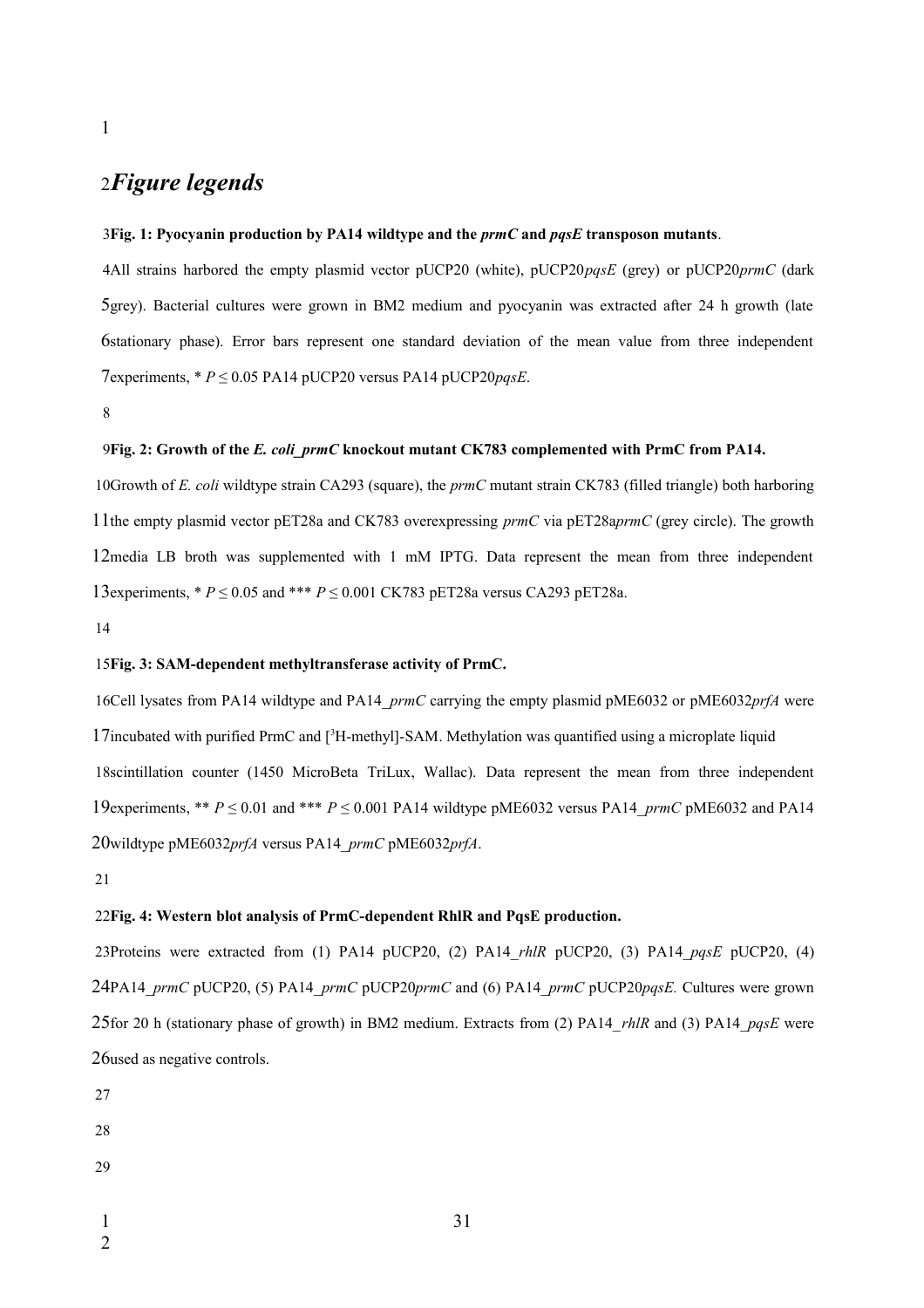- 1
- 2

#### **Fig .5: PrmC-dependent growth of PA14 in anaerobic environment**. 3

Anaerobic growth of PA14 wildtype (square), *prmC* mutant (filled triangle) both harboring the empty plasmid 4 5pUCP20 and PA14\_prmC complemented with pUCP20prmC (circle) was measured in PYG-KNO<sub>3</sub>. Data is 6reported with standard deviation of the mean from three independent experiments. \*  $P \le 0.05$  and \*\*  $P \le 0.01$ PA14\_*prmC* versus PA14\_*prmC* pUCP20*prmC*. 7

8

#### **Fig. 6: Rhamnolipids production by PA14 and** *prmC* **mutant**. 9

10PA14 wildtype and PA14  $prmC$  harbored the empty plasmid pUCP20 (grey bars) and pUCP20 constitutively 11expressing prmC (black bars). PA14\_rhlR pUCP20 was used as negative control. Bacterial cultures were grown 12in BM2 medium and rhamnolipids were extracted after 48 h growth (late stationary phase). Error bars represent 13one standard deviation of the mean value from three independent experiments. \*\*  $P \le 0.01$  PA14 and 14PA14\_prmC carrying the empty plasmid pUCP20 versus pUCP20prmC.

15

#### **Fig. 7: Effects of PrmC on** *exoT* **activity** 16

17All strains harbored the *exoT* reporter plasmid pUCP20*PexoT-gfp* and activation of the *exoT* promoter was 18 measured by fluorescence (Ex. 488nm / Em. 506nm) using a microplate reader (Synergy4; Bio-Tek) and 19fluorescence was divided by the respective  $OD_{600}$  of the cultures (relative luminescence). PA14 wildtype (white 20bars) and PA14\_prmC (grey bars) were both transformed with the empty plasmid pME6032 and PA14\_prmC  $21$  was complemented with pME6032 $prmC$  (black bars). Bacterial cultures were grown in SM medium to stimulate 22 secretion of the exotoxin T (ExoT). The average of three independent replicates is reported with standard 23 deviation. \*  $P \le 0.05$  and \*\*  $P \le 0.01$  PA14\_*prmC* pUCP20*PexoT-gfp* / pME6032 versus PA14\_*prmC* pUCP20*PexoT-gfp* / pME6032*prmC.* 24

25

26

27

#### **Fig. 8: PrmC-dependent modulation of PA14 motility** 28

29Motility assays were performed with PA14 and PA14 *prmC* harboring pUCP20*prmC* and the respective empty  $30$ vector. (A) Swarming motility; (B) Swimming motility; (C) Twitching motility.

- 31
- 1
- 2